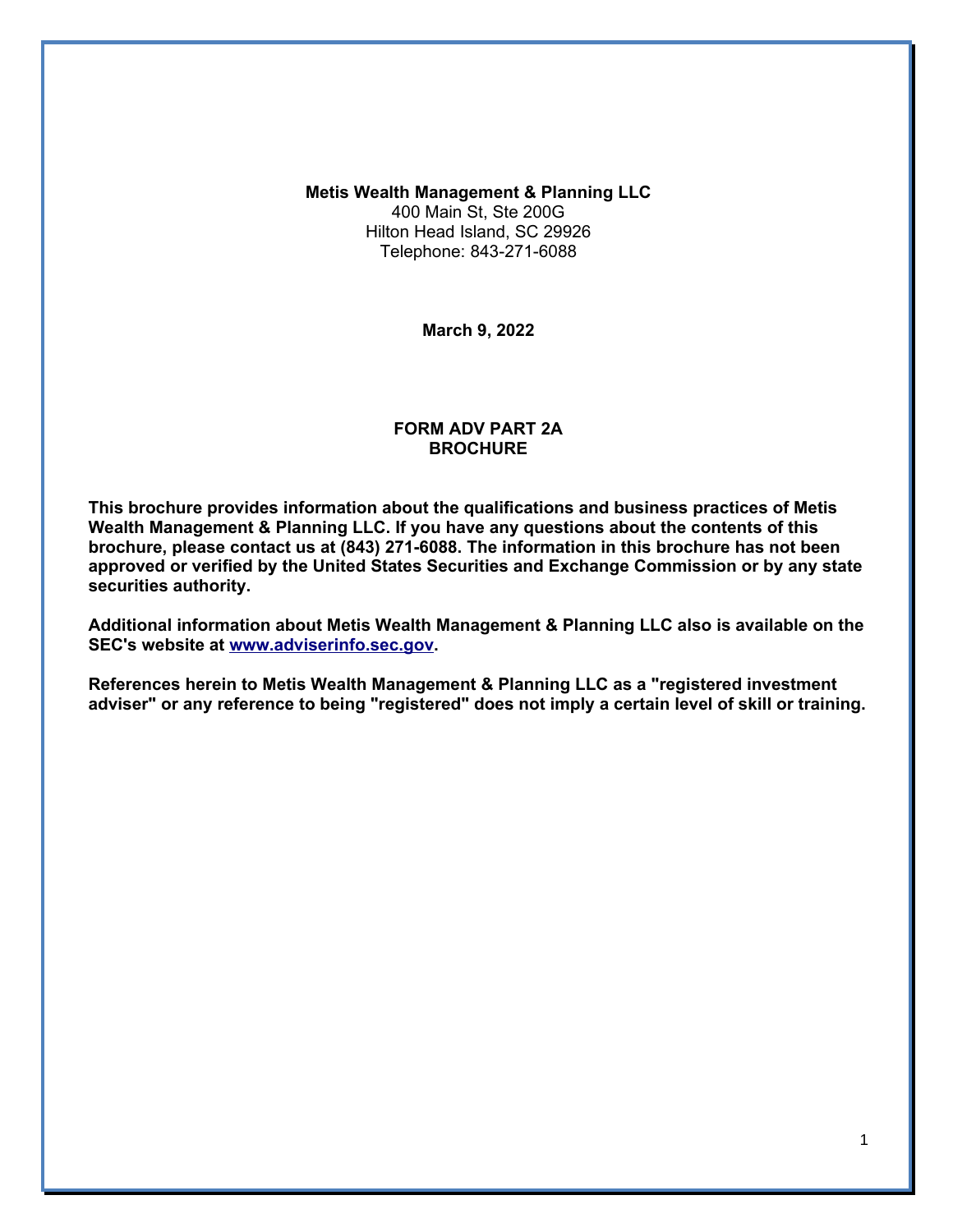# **Item 2 Material Changes**

Form ADV Part 2 requires registered investment advisers to amend their brochure when information becomes materially inaccurate. If there are any material changes to an adviser's disclosure brochure, the adviser is required to notify you and provide you with a description of the material changes.

Since our last annual updating amendment, dated January 4, 2021, we have made the following material changes to our Form ADV:

- 1. Metis Wealth Management & Planning LLC was purchased by Jennifer Sokolowski and Robert Sokolowski on January 1, 2022. Accordingly, Roy Sokolowski and Patricia Sokolowski are no longer owners of the firm.
- 2. While fees are negotiable, our Financial Planning Fees are now generally \$250 per hour. Additionally, our account minimum has changed to \$500,000. For more information, please refer to Item 7. Types of Clients.
- 3. We are no longer offering "Social Security Optimization" as a stand-alone service.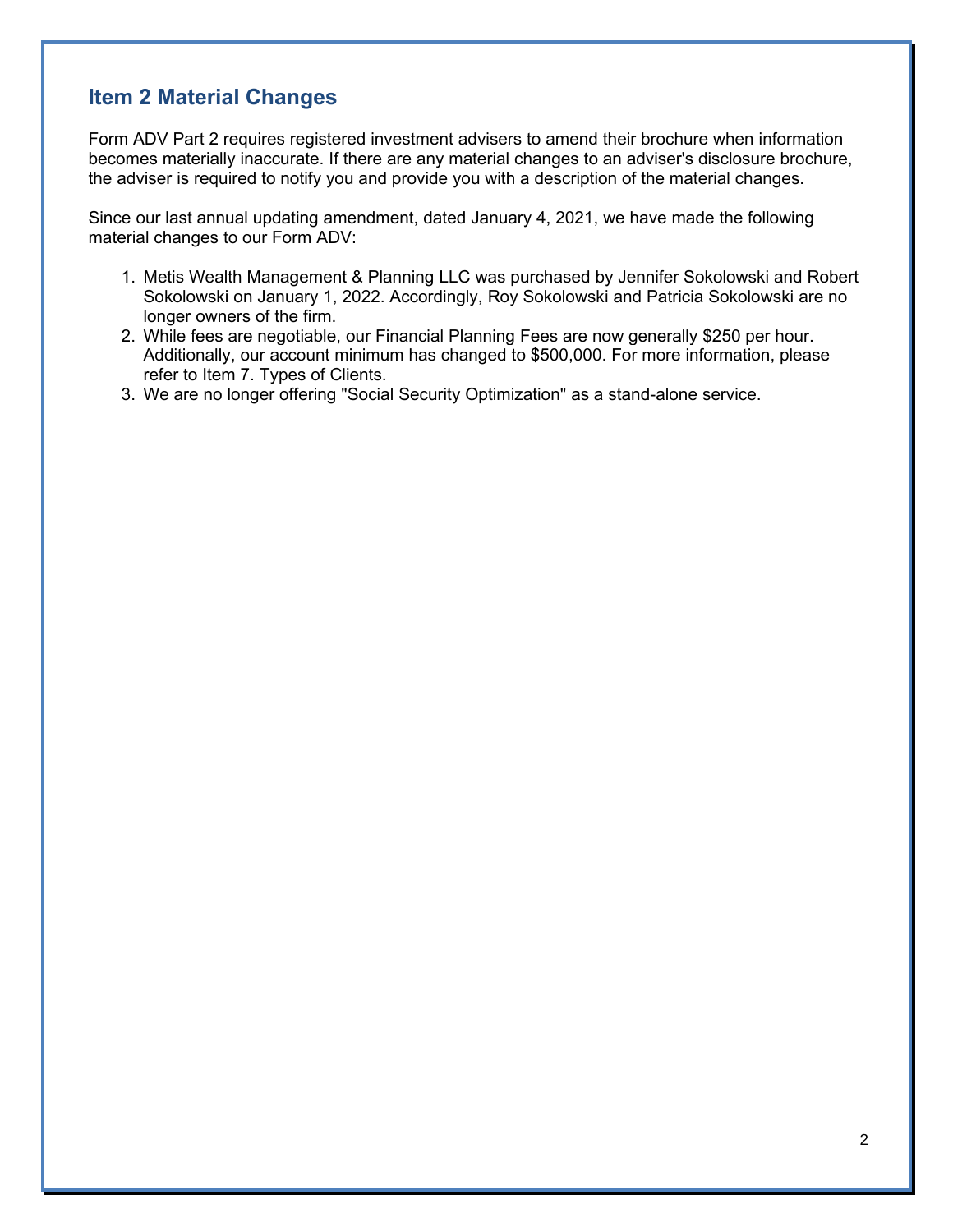# **Item 3 Table Of Contents**

| Item 1 Cover Page                                                                             | Page 1  |
|-----------------------------------------------------------------------------------------------|---------|
| Item 2 Material Changes                                                                       | Page 2  |
| Item 3 Table Of Contents                                                                      | Page 3  |
| Item 4 Advisory Business                                                                      | Page 4  |
| Item 5 Fees and Compensation                                                                  | Page 7  |
| Item 6 Performance-Based Fees and Side-by-Side Management                                     | Page 9  |
| Item 7 Types of Clients                                                                       | Page 9  |
| Item 8 Methods of Analysis, Investment Strategies and Risk of Loss                            | Page 9  |
| Item 9 Disciplinary Information                                                               | Page 15 |
| Item 10 Other Financial Industry Activities and Affiliations                                  | Page 15 |
| Item 11 Code of Ethics, Participation or Interest in Client Transactions and Personal Trading | Page 15 |
| Item 12 Brokerage Practices                                                                   | Page 17 |
| Item 13 Review of Accounts                                                                    | Page 19 |
| Item 14 Client Referrals and Other Compensation                                               | Page 19 |
| Item 15 Custody                                                                               | Page 20 |
| Item 16 Investment Discretion                                                                 | Page 20 |
| Item 17 Voting Client Securities                                                              | Page 21 |
| Item 18 Financial Information                                                                 | Page 21 |
| Item 19 Requirements for State-Registered Advisors                                            | Page 21 |
| Item 20 Additional Information                                                                | Page 21 |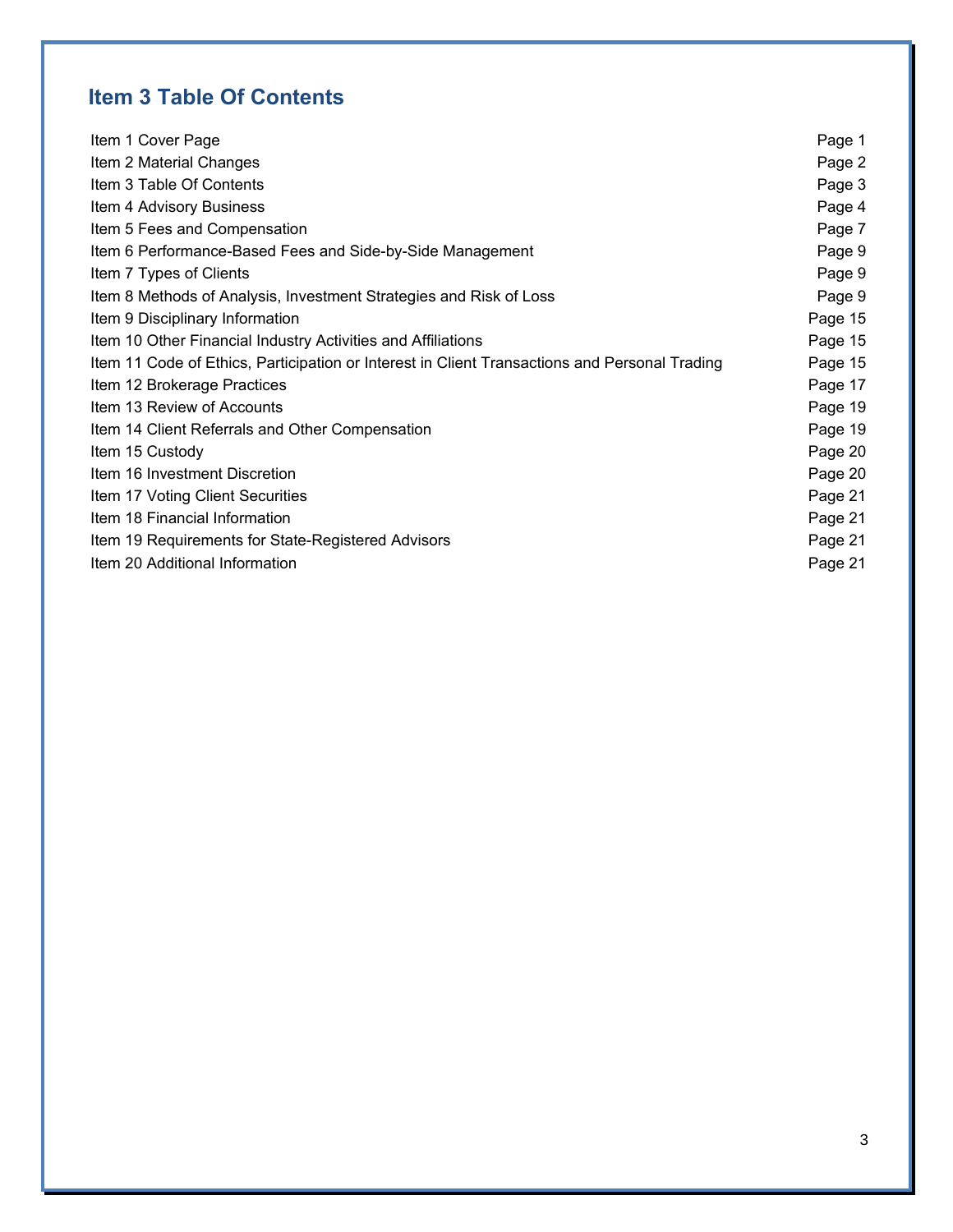# **Item 4 Advisory Business**

#### **Description of Firm**

Metis Wealth Management & Planning LLC ("Metis") is a registered investment adviser primarily based in Hilton Head, SC. We are organized as a limited liability company ("LLC") under the laws of the State of South Carolina. We have been providing investment advisory services since February 1, 2020.Metis became registered as an Investment Adviser Firm in November 2019. We are primarily owned by Jennifer Scarborough Sokolowski and Robert William Sokolowski.

#### **Portfolio Management Services**

Metis provides discretionary investment management services on a *fee-only* basis. Metis's negotiable annual investment advisory fee is based upon a percentage (%) of the market value of the assets placed under Metis's management.

Metis's investment management services are customized based on the individual client's needs. Prior to making any investment recommendations to new clients, we meet with the prospective client to assess their needs, goals and objectives. Our focus during this process is on assisting the prospective client with determining their short-term and long-range investment goals and objectives. We may also provide advice on any type of investment held in your portfolio at the inception of our advisory relationship.

Upon completing the analysis and the engagement of Metis to provide investment management services, we will work to determine an asset allocation strategy customized to the client's financial goals, objectives and risk tolerance. Once an asset allocation strategy is agreed upon, Metis will customize the client's portfolio allocation taking into consideration any limitations or restrictions, the market and economy at the time and the client's financial situation, goals and objectives.

Since our investment strategies and advice are based on each client's specific financial situation, the investment advice we provide to you may be different or conflicting with the advice we give to other clients regarding the same security or investment.

#### **Types of Investments**

Currently, Metis primarily allocates (or recommends that the client allocate) client investment assets among various individual equity and fixed income securities, mutual funds, closed-end funds and Exchange Traded Funds (ETF's) on a discretionary basis in accordance with the client's designated investment objective(s). Refer to the *Methods of Analysis, Investment Strategies and Risk of Loss* below for additional disclosures on this topic.

#### **Financial Planning and Consulting Services (Stand-Alone)**

Metis may provide financial planning and/or consulting services (including investment and noninvestment related matters, including estate planning, insurance planning, etc.) on a stand-alone separate fee basis. Metis's planning and consulting fees are negotiable, but are generally an hourly fee of \$250, depending upon the level and scope of the service(s) required and the professional(s) rendering the service(s).

Prior to engaging Metis to provide planning or consulting services, clients are generally required to enter into a *Financial Planning and Consulting Agreement* with Metis setting forth the terms and conditions of the engagement (including termination), describing the scope of the services to be provided, and the portion of the fee that is due from the client prior to Metis commencing services.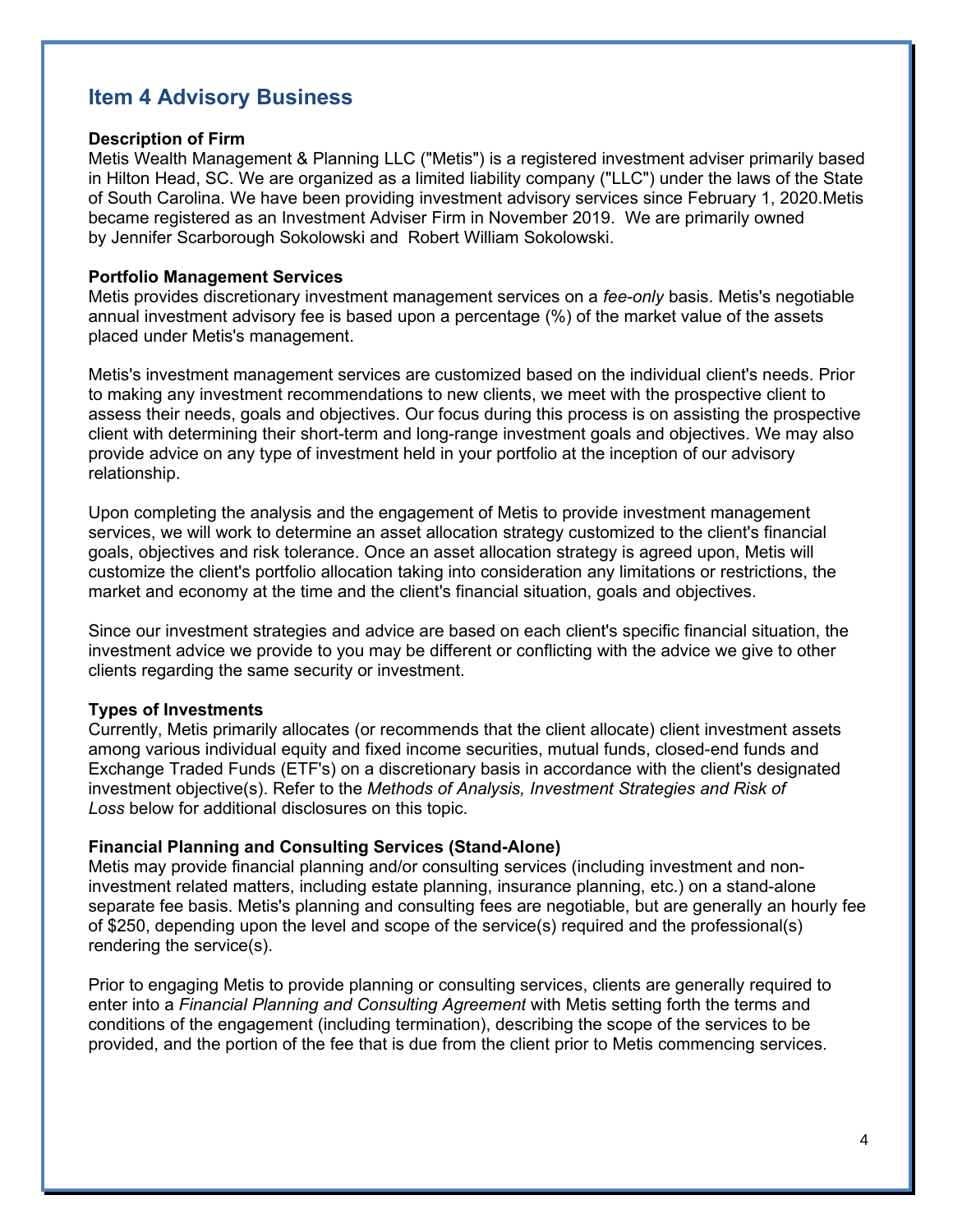If requested by the client, Metis may recommend the services of other professionals for implementation purposes. The client is under no obligation to engage the services of any such recommended professional. The client retains absolute discretion over all such implementation decisions and is free to accept or reject any recommendation from Metis.

It remains the client's responsibility to promptly notify Metis if there is ever any change in their financial situation or investment objectives for the purpose of reviewing, evaluating or revising Metis's previous recommendations and/or services.

### **Retirement Plan Consulting Services**

Metis provides retirement plan consulting services to sponsors of self-directed retirement plans and defined benefit plans organized under the Employee Retirement Security Act of 1974 ("ERISA"). Metis performs these services in an ERISA Section 3(21) capacity, by assisting with the development of investment policy statements, and then the selection and monitoring of investment alternatives from which plan participants may choose in self-directing the investments for their individual plan retirement accounts. Upon request by the plan sponsor, Metis may also provide participant education designed to assist participants in identifying the appropriate investment strategy for their retirement plan accounts. The terms and conditions of the engagement between Metis and the plan sponsor will be set forth in a Retirement Plan Services Agreement.

### **Miscellaneous**

**Disclosure Obligations As A Fiduciary.** Metis has a fiduciary duty to provide services in the client's best interest. As a fiduciary Metis avoids conflicts of interest; if conflicts of interest do occur, we seek to mitigate them or, at a minimum, to make full disclosure of all material conflicts of interest to our clients.

**Non-Investment Consulting/Implementation Services**. To the extent requested by the client, Metis may provide consulting services regarding non-investment related matters, such as estate planning, tax planning, insurance, etc. Neither Metis, nor any of its representatives, serves as an attorney, accountant, or licensed insurance agent, and no portion of Metis's services should be construed as same. To the extent requested by a client, Metis may recommend the services of other professionals for certain non-investment implementation purposes (i.e. attorneys, accountants, insurance, etc.). The client is under no obligation to engage the services of any such recommended professional. The client retains absolute discretion over all such implementation decisions and is free to accept or reject any recommendation from Metis.

If the client engages any such recommended professional, and a dispute arises thereafter relative to such engagement, the client agrees to seek recourse exclusively from and against the engaged professional.

It remains the client's responsibility to promptly notify Metis if there is ever any change in their financial situation or investment objectives for the purpose of reviewing, evaluating or revising Metis's previous recommendations and/or services.

**Variable Annuity Management**. Metis provides advisory services relative to the allocation of assets among the investment sub-divisions that comprise a variable investment product owned by the client. Metis manages the variable annuity on a long-term basis, the objective of which is to be invested according to the goals and risk tolerances of the client. Of course, there can be no assurance or guarantee that Metis's decisions will be correct or profitable. Metis includes the variable product assets as part of "assets under management" for the purposes of calculating its annual advisory fee.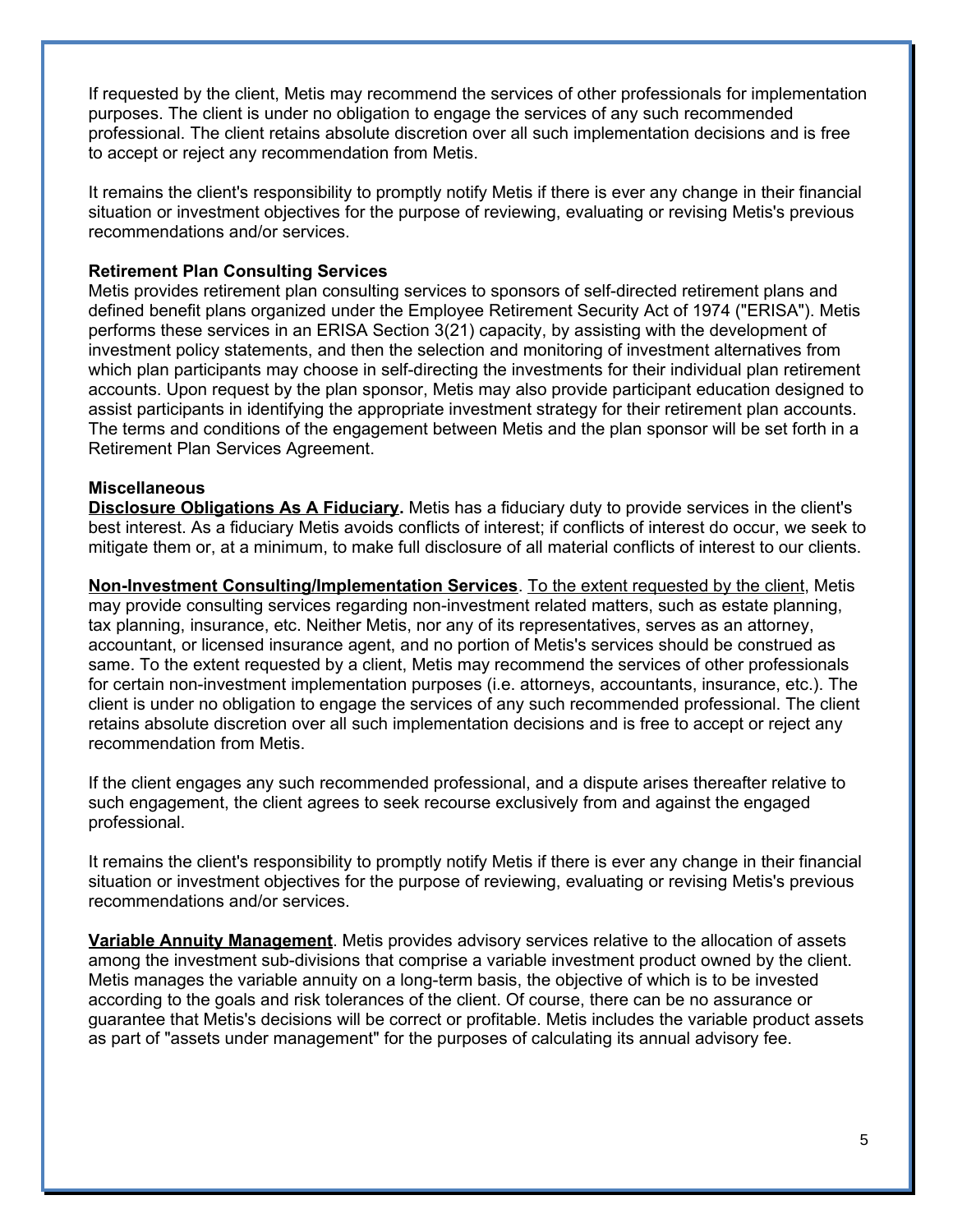### **IRA Rollover Recommendations**

Effective December 20, 2021 (or such later date as the US Department of Labor ("DOL") Field Assistance Bulletin 2018-02 ceases to be in effect), for purposes of complying with the DOL's Prohibited Transaction Exemption 2020-02 ("PTE 2020-02") where applicable, we are providing the following acknowledgment to you. When we provide investment advice to you regarding your retirement plan account or individual retirement account, we are fiduciaries within the meaning of Title I of the Employee Retirement Income Security Act and/or the Internal Revenue Code, as applicable, which are laws governing retirement accounts. The way we make money creates some conflicts with your interests, so we operate under a special rule that requires us to act in your best interest and not put our interest ahead of yours. Under this special rule's provisions, we must:

- Meet a professional standard of care when making investment recommendations (give prudent advice);
- Never put our financial interests ahead of yours when making recommendations (give loyal advice);
- Avoid misleading statements about conflicts of interest, fees, and investments;
- Follow policies and procedures designed to ensure that we give advice that is in your best interest;
- Charge no more than is reasonable for our services; and
- Give you basic information about conflicts of interest.

We benefit financially from the rollover of your assets from a retirement account to an account that we manage or provide investment advice, because the assets increase our assets under management and, in turn, our advisory fees. As a fiduciary, we only recommend a rollover when we believe it is in your best interest.

**Use of Mutual Funds**. Most mutual funds are available directly to the public. Thus, a prospective client can obtain many of the mutual funds that may be recommended and/or utilized by Metis independent of engaging Metis as an investment advisor. However, if a prospective client determines to do so, he/she will not receive Metis's initial and ongoing investment advisory services.

**Cash Positions**. Depending upon perceived or anticipated market conditions/events (there being no guarantee that such anticipated market conditions/events will occur), Metis may maintain cash and cash equivalent positions (such as money market funds, etc.) for defensive and liquidity purposes. Unless otherwise agreed in writing, all such cash positions are included as part of assets under management for purposes of calculating Metis's advisory fee.

**Portfolio Activity**. As part of its investment advisory services, Metis will review client portfolios on an ongoing basis to determine if any changes are necessary based upon various factors, including, but not limited to, investment performance, mutual fund manager tenure, style drift, and/or a change in the client's investment objective. Based upon these factors, there may be extended periods of time when Metis determines that changes to a client's portfolio are neither necessary nor prudent. Of course, as indicated below, there can be no assurance that investment decisions made by Metis will be profitable or equal any specific performance level(s).

**Client Obligations**. In performing its services, Metis shall not be required to verify any information received from the client or from the client's other professionals and is expressly authorized to rely thereon. Moreover, each client is advised that it remains their responsibility to promptly notify Metis if there is ever any change in their financial situation or investment objectives for the purpose of reviewing, evaluating or revising Metis's previous recommendations and/or services.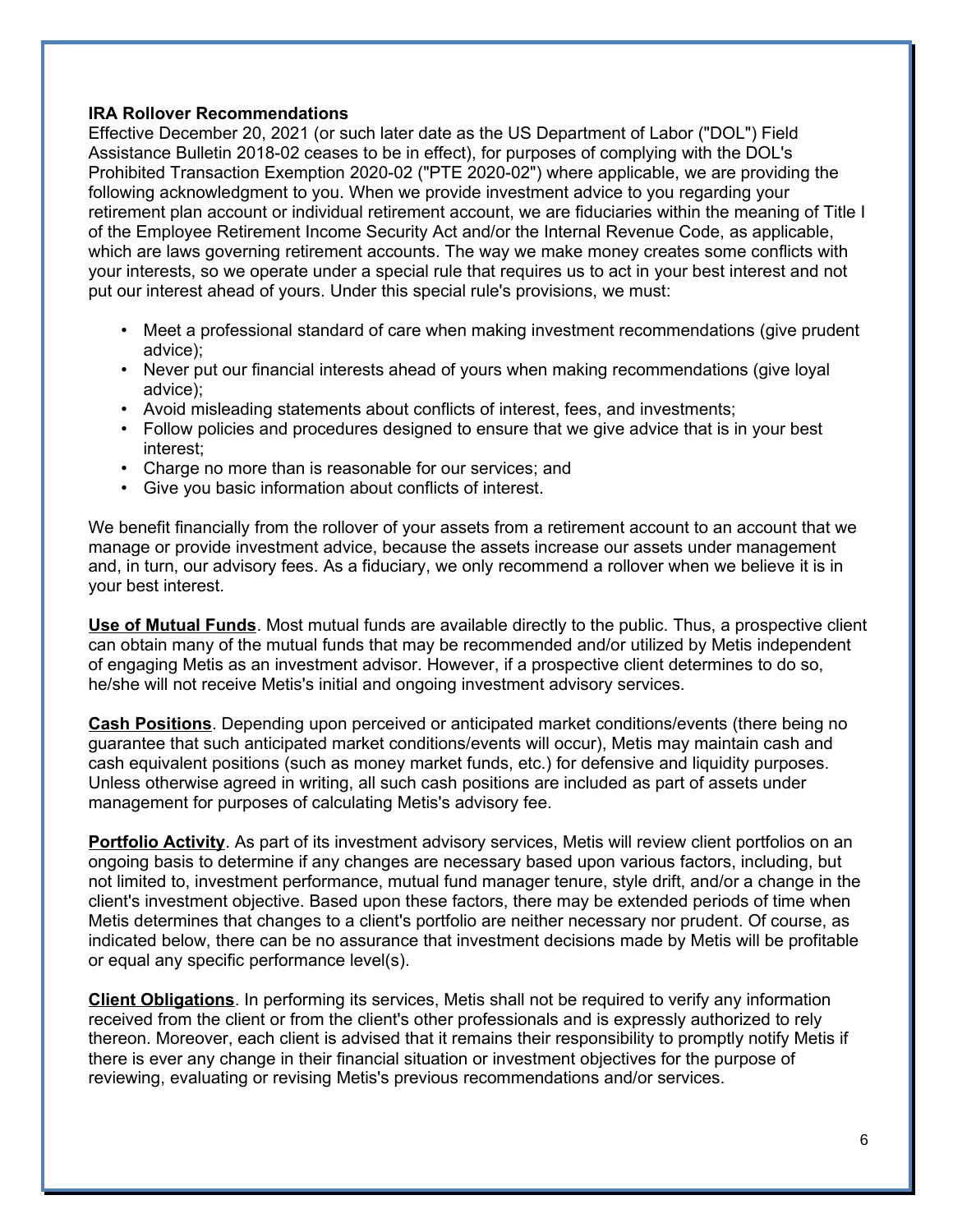**Disclosure Statement**. A copy of Metis's written Brochure as set forth on Part 2A of Form ADV shall be provided to each client prior to, or contemporaneously with, the execution of the *Investment Advisory Agreement or Financial Planning and Consulting Agreement*. Any client who has not received a copy of Metis's written Brochure at least 48 hours prior to executing the *Investment Advisory Agreement or Financial Planning and Consulting Agreement* shall have five business days after executing the agreement to terminate Metis's services without penalty.

Metis shall provide investment advisory services specific to the needs of each client. Prior to providing investment advisory services, an investment adviser representative will ascertain each client's investment objective(s). Thereafter, Metis shall allocate and/or recommend that the client allocate investment assets consistent with the designated investment objective(s). The client may, at any time, impose reasonable restrictions, in writing, on Metis's services.

#### **Wrap Fee Programs**

Metis does not participate in a wrap fee program.

#### **Assets Under Management**

As of December 31, 2021, we provide continuous management services for \$95,741,816 in client assets on a discretionary basis, and \$346,245 in client assets on a non-discretionary basis.

## **Item 5 Fees and Compensation**

#### **Portfolio Management Services**

Metis provides portfolio management services based on a percentage of the assets in your account as set forth in the following annual fee schedule. Metis's negotiable annual investment advisory fee shall be based upon a percentage (%) of the market value and type of assets placed under Metis's management (between negotiable and 1.00%) as follows:

#### **Annual Fee Schedule**

| <b>Market Value of Portfolio</b> | % of Assets |
|----------------------------------|-------------|
| On the First \$2,000,000         | $1.00\%$    |
| From \$2,000,001 - \$5,000,000   | 0.75%       |
| From \$5,000,001 and above       | Negotiable  |

Metis's annual investment advisory fee shall be paid quarterly, in arrears, based upon the market value of the assets on the last business day of the previous quarter. Metis, in its sole discretion, may charge a lesser investment management fee based upon certain criteria (i.e. anticipated future earning capacity, anticipated future additional assets, dollar amount of assets to be managed, related accounts, account composition, negotiations with client, etc.). As a result, similar clients could pay different fees. In addition, similar advisory services may be available from other investment advisers for similar or lower fees.

The *Investment Advisory Agreement* between Metis and the client will continue in effect until terminated by either party by written notice in accordance with the terms of the *Investment Advisory Agreement*. Upon termination, a pro-rated portion of the earned but unpaid advisory fee shall be due and debited through the account custodian.

Clients may elect to have Metis's advisory fees deducted from their custodial account. Both Metis's *Investment Advisory Agreement* and the custodial/clearing agreement may authorize the custodian to debit the account for Metis's investment advisory fee and to directly remit that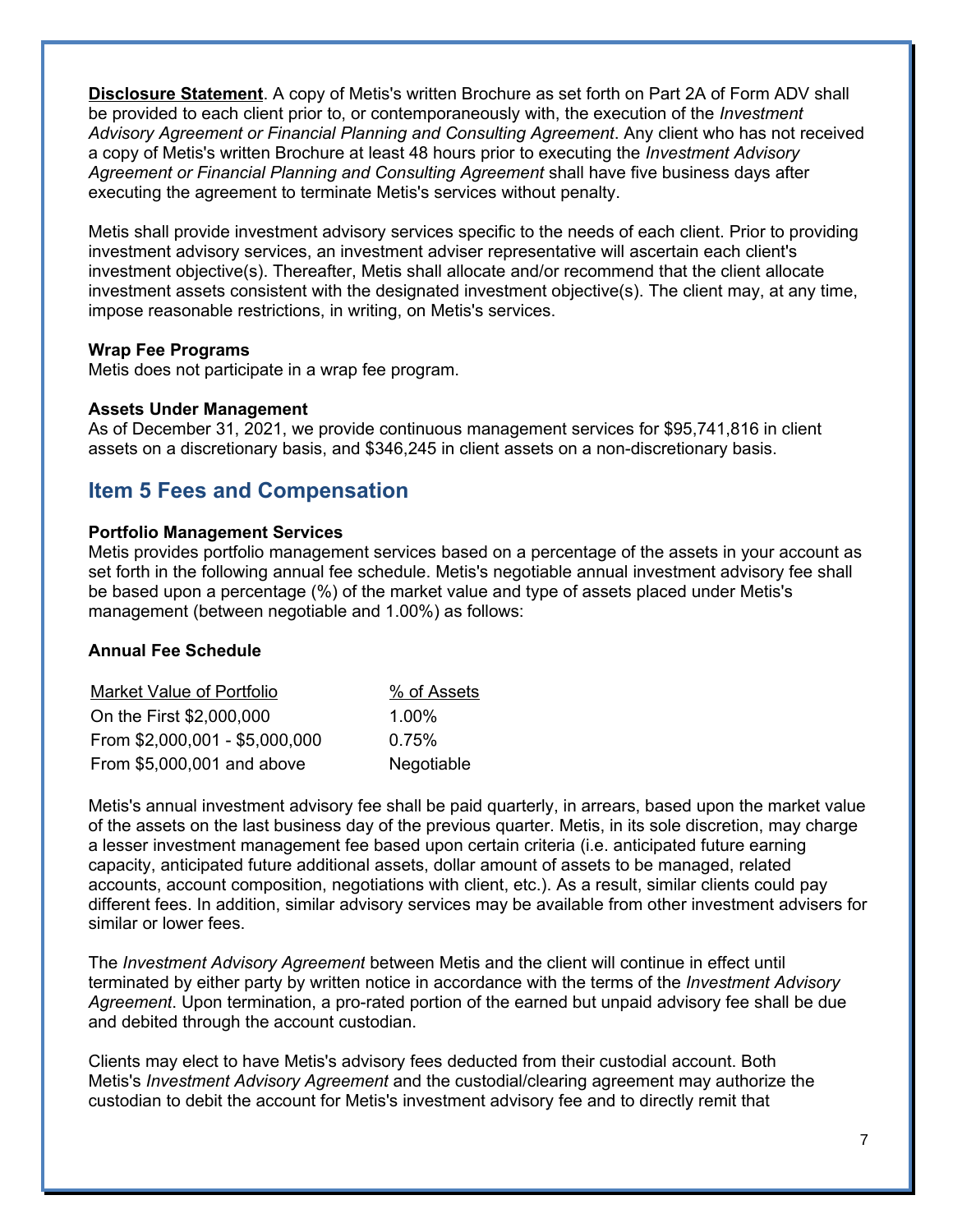management fee to Metis in compliance with regulatory procedures. Metis will send the client an invoice simultaneous to sending a fee deduction request to the custodian. In the limited event that Metis bills the client directly, payment is due upon receipt of Metis's invoice. Metis shall deduct fees and/or bill clients quarterly in arrears, based upon the market value of the assets on the last business day of the previous quarter.

We encourage you to reconcile our invoices with the statement(s) you receive from the qualified custodian. If you find any inconsistent information between our invoice and the statement(s) you receive from the qualified custodian call our main office number located on the cover page of this brochure.

You may terminate the portfolio management agreement upon Written notice. You will incur a pro rata charge for services rendered prior to the termination of the portfolio management agreement, which means you will incur advisory fees only in proportion to the number of days in the quarter for which you are a client. If you have pre-paid advisory fees that we have not yet earned, you will receive a prorated refund of those fees.

### **Financial Planning and Consulting Services (Stand-Alone)**

To the extent specifically requested by a client, Metis may provide financial planning and/or consulting services (including investment and non-investment related matters, including estate planning, insurance planning, etc.) on a stand-alone fee basis. Metis's planning and consulting fees are negotiable, but are generally an hourly fee of \$250, depending upon the level and scope of the service(s) required and the professional(s) rendering the service(s).

#### **Retirement Plan Consulting Services**

Metis shall receive a retirement plan consulting fee based upon a percentage (%) of the market value of the relevant plan's assets. However, fees shall vary depending upon various objective and subjective factors, including but not limited to: the amount of plan assets; plan composition; the scope and complexity of the engagement; the anticipated number of meetings and servicing needs; the professional(s) rendering the service(s); and negotiations with the client. As a result of these factors, similar plan clients could pay different fees, and the services to be provided by Metis to any particular plan client could be available from other advisers at lower fees.

#### **Additional Fees and Expenses**

As part of our investment advisory services to you, we may invest, or recommend that you invest, in mutual funds and exchange traded funds. The fees that you pay to our firm for investment advisory services are separate and distinct from the fees and expenses charged by mutual funds or exchange traded funds (described in each fund's prospectus) to their shareholders. These fees will generally include a management fee and other fund expenses. You will also incur transaction charges and/or brokerage fees when purchasing or selling securities. These charges and fees are typically imposed by the broker-dealer or custodian through whom your account transactions are executed. We do not share in any portion of the brokerage fees/transaction charges imposed by the broker-dealer or custodian. To fully understand the total cost you will incur, you should review all the fees charged by mutual funds, exchange traded funds, our firm, and others. For information on our brokerage practices, refer to the *Brokerage Practices* section of this brochure.

Neither Metis, nor its representatives accept compensation from the sale of securities or other investment products.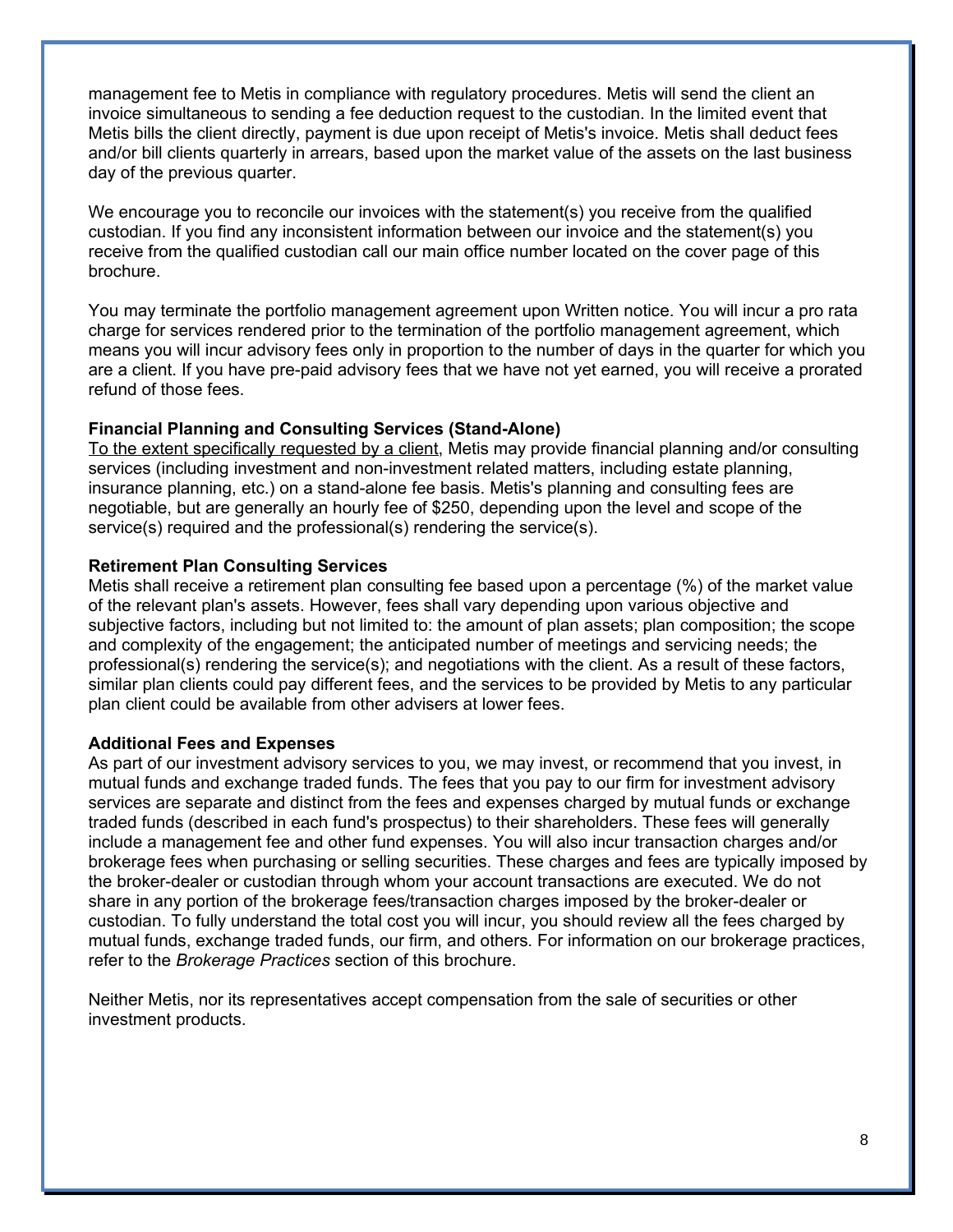# **Item 6 Performance-Based Fees and Side-by-Side Management**

Neither Metis nor any supervised person of Metis accepts performance-based fees.

# **Item 7 Types of Clients**

Metis's clients shall generally include individuals, business entities, pension and profit-sharing plans and trusts.

In general, we require a minimum of \$500,000 to open and maintain an advisory account. At our discretion, we may waive this minimum account size. For example, we may waive the minimum if you appear to have significant potential for increasing your assets under our management.

We may also combine account values for you and your minor children, joint accounts with your spouse, and other types of related accounts to meet the stated minimum.

# **Item 8 Methods of Analysis, Investment Strategies and Risk of Loss**

### **Our Methods of Analysis and Investment Strategies**

Metis may utilize the following methods of security analysis:

**Technical/Charting** - involves studying past price patterns, trends and interrelationships in the financial markets to assess risk-adjusted performance and predict the direction of both the overall market and specific securities.

**Risk:** The risk of market timing based on technical analysis is that our analysis may not accurately detect anomalies or predict future price movements. Current prices of securities may reflect all information known about the security and day-to-day changes in market prices of securities may follow random patterns and may not be predictable with any reliable degree of accuracy.

**Fundamental** - involves analyzing individual companies and their industry groups, such as a company's financial statements, details regarding the company's product line, the experience and expertise of the company's management, and the outlook for the company and its industry. The resulting data is used to measure the true value of the company's stock compared to the current market value.

**Risk:** The risk of fundamental analysis is that information obtained may be incorrect and the analysis may not provide an accurate estimate of earnings, which may be the basis for a stock's value. If securities prices adjust rapidly to new information, utilizing fundamental analysis may not result in favorable performance.

**Cyclical** - a type of technical analysis that involves evaluating recurring price patterns and trends. Economic/business cycles may not be predictable and may have many fluctuations between long-term expansions and contractions.

**Risk:** The lengths of economic cycles may be difficult to predict with accuracy and therefore the risk of cyclical analysis is the difficulty in predicting economic trends and consequently the changing value of securities that would be affected by these changing trends.

Metis may utilize the following investment strategies when implementing investment advice given to clients: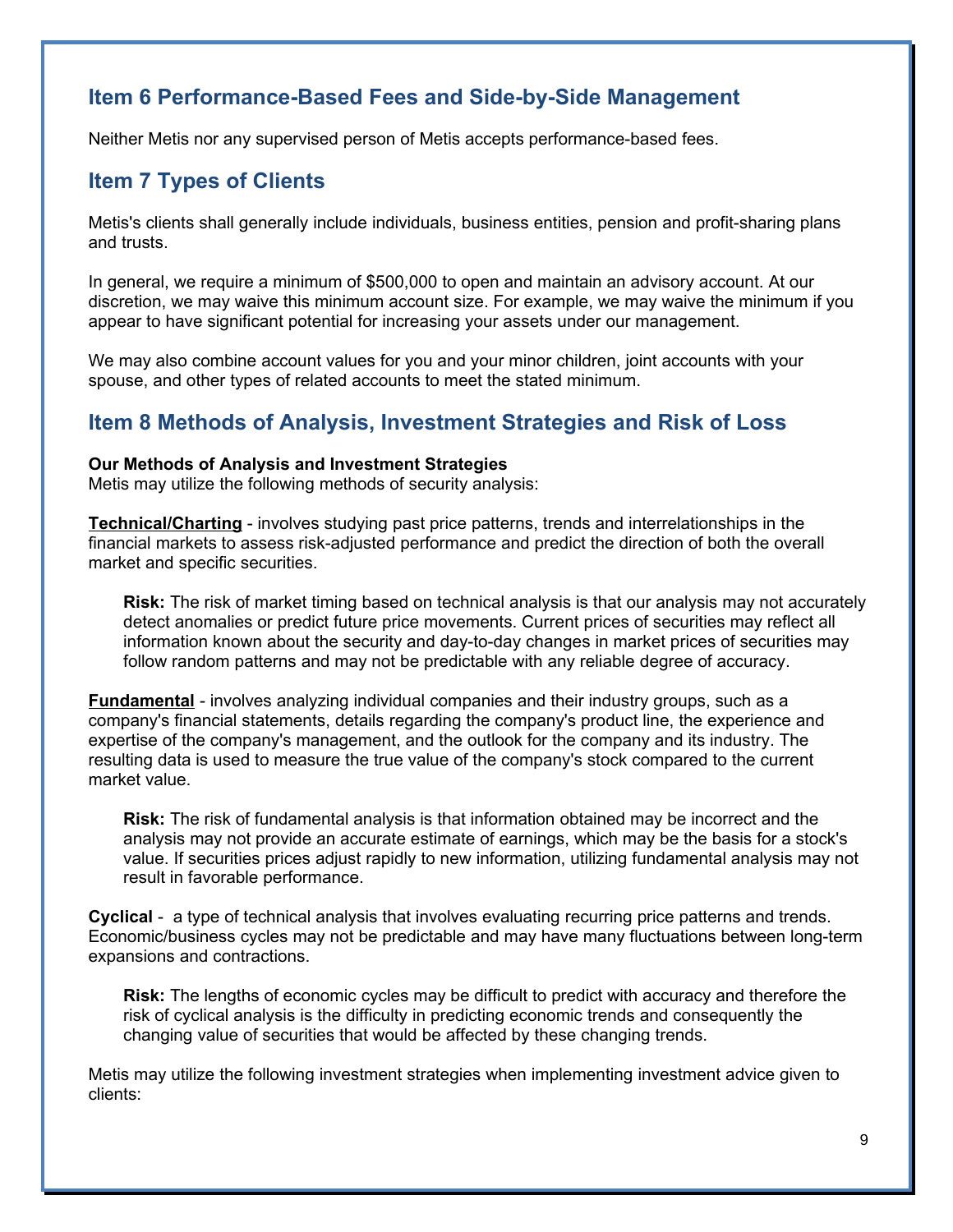**Long Term Purchases** securities purchased with the expectation that the value of those securities will grow over a relatively long period of time, generally greater than one year.

**Risk:** Using a long-term purchase strategy generally assumes the financial markets will go up in the long-term which may not be the case. There is also the risk that the segment of the market that you are invested in or perhaps just your particular investment will go down over time even if the overall financial markets advance. Purchasing investments long-term may create an opportunity cost - "locking-up" assets that may be better utilized in the short-term in other investments.

**Short Term Purchases** securities purchased with the expectation that they will be sold within a relatively short period of time, generally less than one year, to take advantage of the securities' shortterm price fluctuations.

**Risk:** Using a short-term purchase strategy generally assumes that we can predict how financial markets will perform in the short-term which may be very difficult and will incur a disproportionately higher amount of transaction costs compared to long-term trading. There are many factors that can affect financial market performance in the short-term (such as short-term interest rate changes, cyclical earnings announcements, etc.) but may have a smaller impact over longer periods of times.

### **Trading**

We may use frequent trading (in general, selling securities within 30 days of purchasing the same securities) as an investment strategy when managing your account(s). Frequent trading is not a fundamental part of our overall investment strategy, but we may use this strategy occasionally when we determine that it is suitable given your stated investment objectives and tolerance for risk. This may include buying and selling securities frequently in an effort to capture significant market gains and avoid significant losses.

**Risk:** When a frequent trading policy is in effect, there is a risk that investment performance within your account may be negatively affected, particularly through increased brokerage and other transactional costs and taxes.

**Investment Risk**. Different types of investments involve varying degrees of risk, and it should not be assumed that future performance of any specific investment or investment strategy (including the investments and/or investment strategies recommended or undertaken by Metis) will be profitable or equal any specific performance level(s). We generally seek to reduce risk to the client through asset allocation, diversification and the quality of the underlying investments. Therefore, whether a custom portfolio is designed under our Investment Management Services or an ETF Portfolio is elected for the client, mitigation of risk is a priority.

Metis's methods of analysis and investment strategies do not present any significant or unusual risks.

However, every method of analysis has its own inherent risks. To perform an accurate market analysis Metis must have access to current/new market information. Metis has no control over the dissemination rate of market information; therefore, unbeknownst to Metis, certain analyses may be compiled with outdated market information, severely limiting the value of Metis's analysis. Furthermore, an accurate market analysis can only produce a forecast of the direction of market values. There can be no assurances that a forecasted change in market value will materialize into actionable and/or profitable investment opportunities.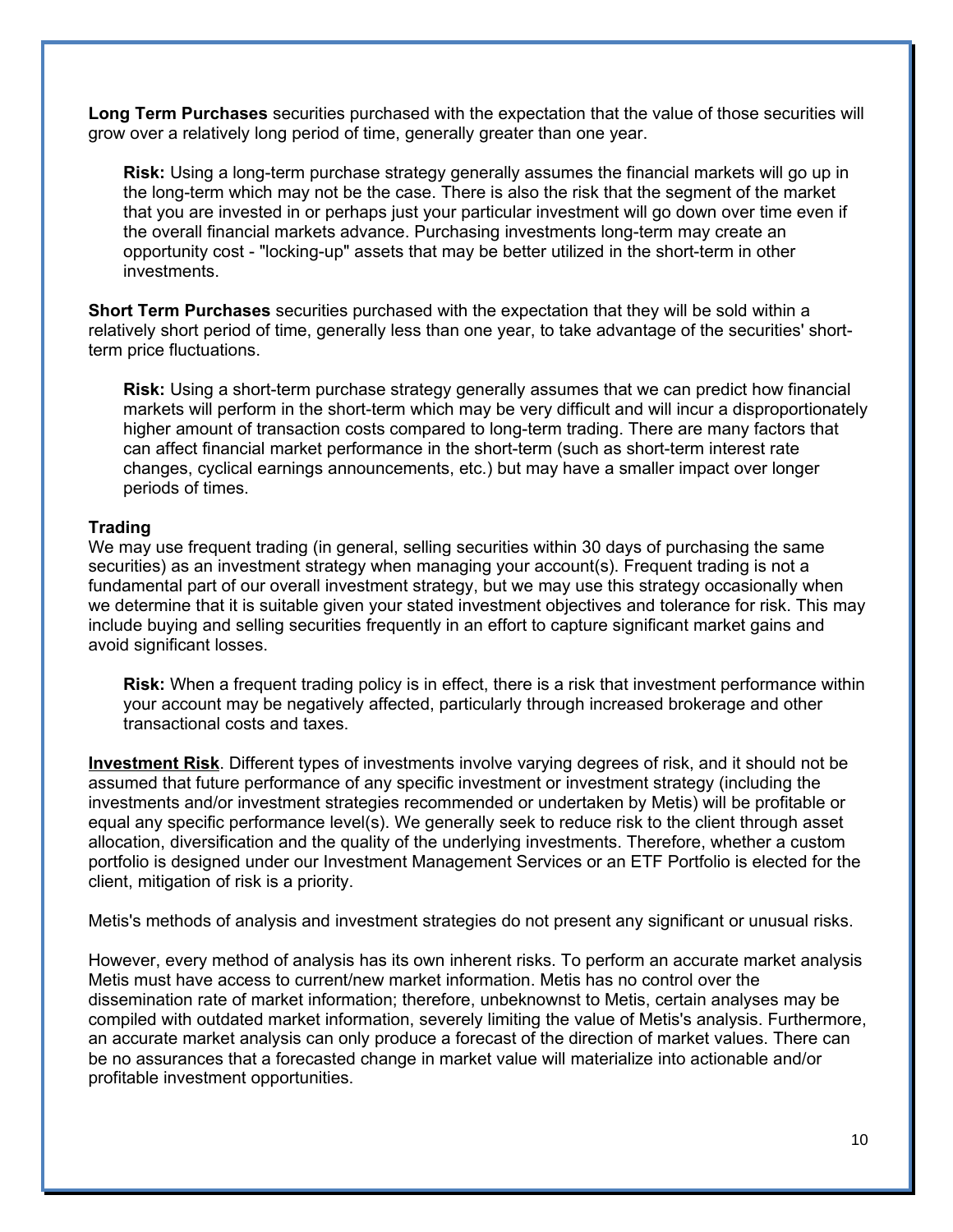Our investment strategies and advice may vary depending upon each client's specific financial situation. As such, we determine investments and allocations based upon your predefined objectives, risk tolerance, time horizon, financial information, liquidity needs and other various suitability factors. Your restrictions and guidelines may affect the composition of your portfolio. **It is important that you notify us immediately with respect to any material changes to your financial circumstances, including for example, a change in your current or expected income level, tax circumstances, or employment status.**

#### **Cash Management**

In managing the cash maintained in your account, we utilize the sole exclusive cash vehicle (money market) made available by the custodian. There may be other cash management options away from the custodian available to you with higher yields or safer underlying investments.

## **Tax Considerations**

Our strategies and investments may have unique and significant tax implications. However, unless we specifically agree otherwise, and in writing, tax efficiency is not our primary consideration in the management of your assets. Regardless of your account size or any other factors, we strongly recommend that you consult with a tax professional regarding the investing of your assets.

Custodians and broker-dealers must report the cost basis of equities acquired in client accounts. Schwab accounts will default to Tax Lot Optimizer™ which selects and sells lots with the objective of taking losses (short-term then long-term) and gains last (long-term then short term). You are responsible for contacting your tax advisor to determine if this accounting method is the right choice for you. If your tax advisor believes another accounting method is more advantageous, provide written notice to our firm immediately and we will alert your account custodian of your individually selected accounting method. Decisions about cost basis accounting methods will need to be made before trades settle, as the cost basis method cannot be changed after settlement.

#### **Risk of Loss**

Investing in securities involves risk of loss that you should be prepared to bear. We do not represent or guarantee that our services or methods of analysis can or will predict future results, successfully identify market tops or bottoms, or insulate clients from losses due to market corrections or declines. We cannot offer any guarantees or promises that your financial goals and objectives will be met. Past performance is in no way an indication of future performance.

## **Other Risk Considerations**

When evaluating risk, financial loss may be viewed differently by each client and may depend on many different risks, each of which may affect the probability and magnitude of any potential losses. The following risks may not be all-inclusive, but should be considered carefully by a prospective client before retaining our services.

**Liquidity Risk:** The risk of being unable to sell your investment at a fair price at a given time due to high volatility or lack of active liquid markets. You may receive a lower price or it may not be possible to sell the investment at all.

**Credit Risk:** Credit risk typically applies to debt investments such as corporate, municipal, and sovereign fixed income or bonds. A bond issuing entity can experience a credit event that could impair or erase the value of an issuer's securities held by a client.

**Inflation and Interest Rate Risk:** Security prices and portfolio returns will likely vary in response to changes in inflation and interest rates. Inflation causes the value of future dollars to be worth less and may reduce the purchasing power of a client's future interest payments and principal. Inflation also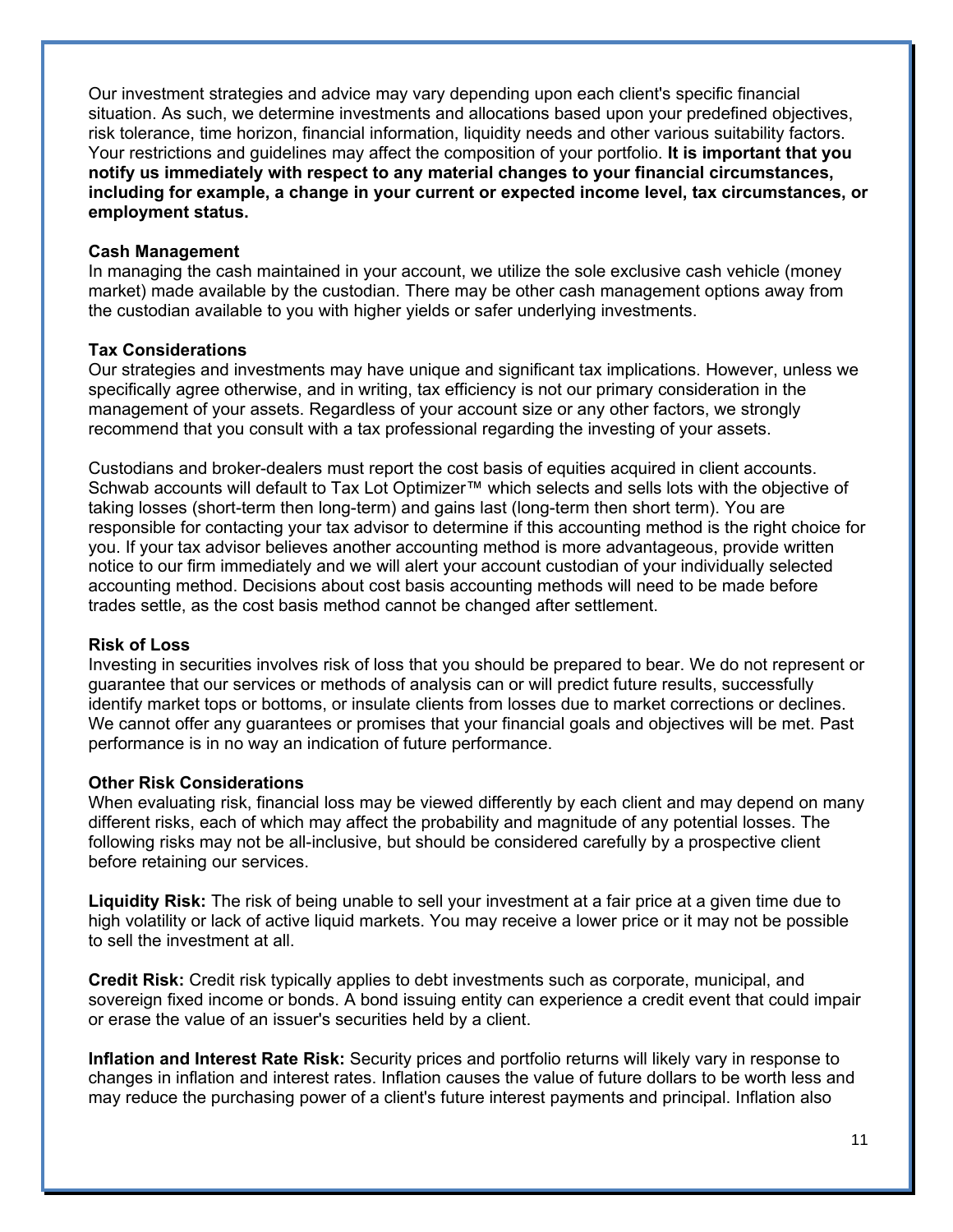generally leads to higher interest rates which may cause the value of many types of fixed income investments to decline.

**Horizon and Longevity Risk:** The risk that your investment horizon is shortened because of an unforeseen event, for example, the loss of your job. This may force you to sell investments that you were expecting to hold for the long term. If you must sell at a time that the markets are down, you may lose money. Longevity Risk is the risk of outliving your savings. This risk is particularly relevant for people who are retired, or are nearing retirement.

#### **Recommendation of Particular Types of Securities**

Currently, Metis primarily allocates (or recommends that the client allocate) client investment assets among various individual equity and fixed income securities, mutual funds, closed-end funds and Exchange Traded Funds (ETF's) on a discretionary basis in accordance with the client's designated investment objective(s). However, we may advise on other types of investments as appropriate for you since each client has different needs and different tolerance for risk. Each type of security has its own unique set of risks associated with it and it would not be possible to list here all of the specific risks of every type of investment. Even within the same type of investment, risks can vary widely. However, in very general terms, the higher the anticipated return of an investment, the higher the risk of loss associated with the investment.

**Money Market Funds:** A money market fund is technically a security. The fund managers attempt to keep the share price constant at \$1/share. However, there is no guarantee that the share price will stay at \$1/share. If the share price goes down, you can lose some or all of your principal. The U.S. Securities and Exchange Commission ("SEC") notes that "While investor losses in money market funds have been rare, they are possible." In return for this risk, you should earn a greater return on your cash than you would expect from a Federal Deposit Insurance Corporation ("FDIC") insured savings account (money market funds are not FDIC insured). Next, money market fund rates are variable. In other words, you do not know how much you will earn on your investment next month. The rate could go up or go down. If it goes up, that may result in a positive outcome. However, if it goes down and you earn less than you expected to earn, you may end up needing more cash. A final risk you are taking with money market funds has to do with inflation. Because money market funds are considered to be safer than other investments like stocks, long-term average returns on money market funds tends to be less than long term average returns on riskier investments. Over long periods of time, inflation can eat away at your returns.

**Municipal Securities:** Municipal securities, while generally thought of as safe, can have significant risks associated with them including, but not limited to: the credit worthiness of the governmental entity that issues the bond; the stability of the revenue stream that is used to pay the interest to the bondholders; when the bond is due to mature; and, whether or not the bond can be "called" prior to maturity. When a bond is called, it may not be possible to replace it with a bond of equal character paying the same amount of interest or yield to maturity.

**Bonds:** Corporate debt securities (or "bonds") are typically safer investments than equity securities, but their risk can also vary widely based on: the financial health of the issuer; the risk that the issuer might default; when the bond is set to mature; and, whether or not the bond can be "called" prior to maturity. When a bond is called, it may not be possible to replace it with a bond of equal character paying the same rate of return.

**Stocks:** There are numerous ways of measuring the risk of equity securities (also known simply as "equities" or "stock"). In very broad terms, the value of a stock depends on the financial health of the company issuing it. However, stock prices can be affected by many other factors including, but not limited to the class of stock (for example, preferred or common); the health of the market sector of the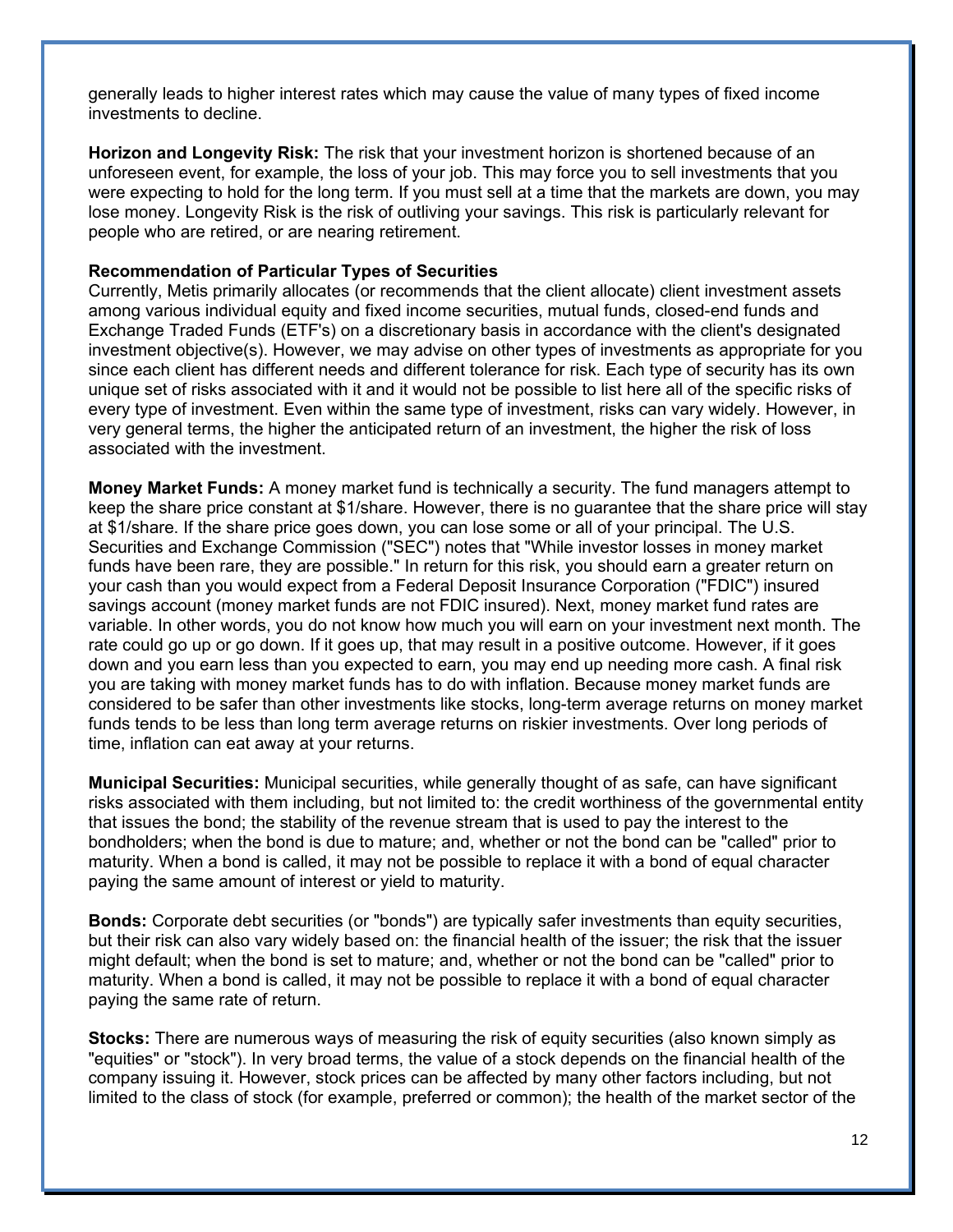issuing company; and, the overall health of the economy. In general, larger, better established companies ("large cap") tend to be safer than smaller start-up companies ("small cap") are but the mere size of an issuer is not, by itself, an indicator of the safety of the investment.

**Mutual Funds and Exchange Traded Funds:** Mutual funds and exchange traded funds ("ETF") are professionally managed collective investment systems that pool money from many investors and invest in stocks, bonds, short-term money market instruments, other mutual funds, other securities, or any combination thereof. The fund will have a manager that trades the fund's investments in accordance with the fund's investment objective. While mutual funds and ETFs generally provide diversification, risks can be significantly increased if the fund is concentrated in a particular sector of the market, primarily invests in small cap or speculative companies, uses leverage (i.e., borrows money) to a significant degree, or concentrates in a particular type of security (i.e., equities) rather than balancing the fund with different types of securities. ETFs differ from mutual funds since they can be bought and sold throughout the day like stock and their price can fluctuate throughout the day. The returns on mutual funds and ETFs can be reduced by the costs to manage the funds. Also, while some mutual funds are "no load" and charge no fee to buy into, or sell out of, the fund, other types of mutual funds do charge such fees which can also reduce returns. Mutual funds can also be "closed end" or "open end". So-called "open end" mutual funds continue to allow in new investors indefinitely whereas "closed end" funds have a fixed number of shares to sell which can limit their availability to new investors.

ETFs may have tracking error risks. For example, the ETF investment adviser may not be able to cause the ETF's performance to match that of its Underlying Index or other benchmark, which may negatively affect the ETF's performance. In addition, for leveraged and inverse ETFs that seek to track the performance of their Underlying Indices or benchmarks on a daily basis, mathematical compounding may prevent the ETF from correlating with performance of its benchmark. In addition, an ETF may not have investment exposure to all of the securities included in its Underlying Index, or its weighting of investment exposure to such securities may vary from that of the Underlying Index. Some ETFs may invest in securities or financial instruments that are not included in the Underlying Index, but which are expected to yield similar performance.

#### **Leveraged Exchange Traded Funds:**

Leveraged Exchange Traded Funds ("Leveraged ETFs" or "L-ETF") seeks investment results for a single day only, not for longer periods. A "single day" is measured from the time the L-ETF calculates its net asset value ("NAV") to the time of the L-ETF's next NAV calculation. The return of the L-ETF for periods longer than a single day will be the result of each day's returns compounded over the period, which will very likely differ from multiplying the return by the stated leverage for that period. For periods longer than a single day, the L-ETF will lose money when the level of the Index is flat, and it is possible that the L-ETF will lose money even if the level of the Index rises. Longer holding periods, higher index volatility and greater leverage both exacerbate the impact of compounding on an investor's returns. During periods of higher Index volatility, the volatility of the Index may affect the L-ETF's return as much as or more than the return of the Index. Leveraged ETFs are different from most exchangetraded funds in that they seek leveraged returns relative to the applicable index and only on a daily basis. The L-ETF also is riskier than similarly benchmarked exchange-traded funds that do not use leverage. Accordingly, the L-ETF may not be suitable for all investors and should be used only by knowledgeable investors who understand the potential consequences of seeking daily leveraged investment results.

**Leveraged ETF Leveraged Risk:** The L-ETF obtains investment exposure in excess of its assets in seeking to achieve its investment objective — a form of leverage — and will lose more money in market environments adverse to its daily objective than a similar fund that does not employ such leverage. The use of such leverage could result in the total loss of an investor's investment. For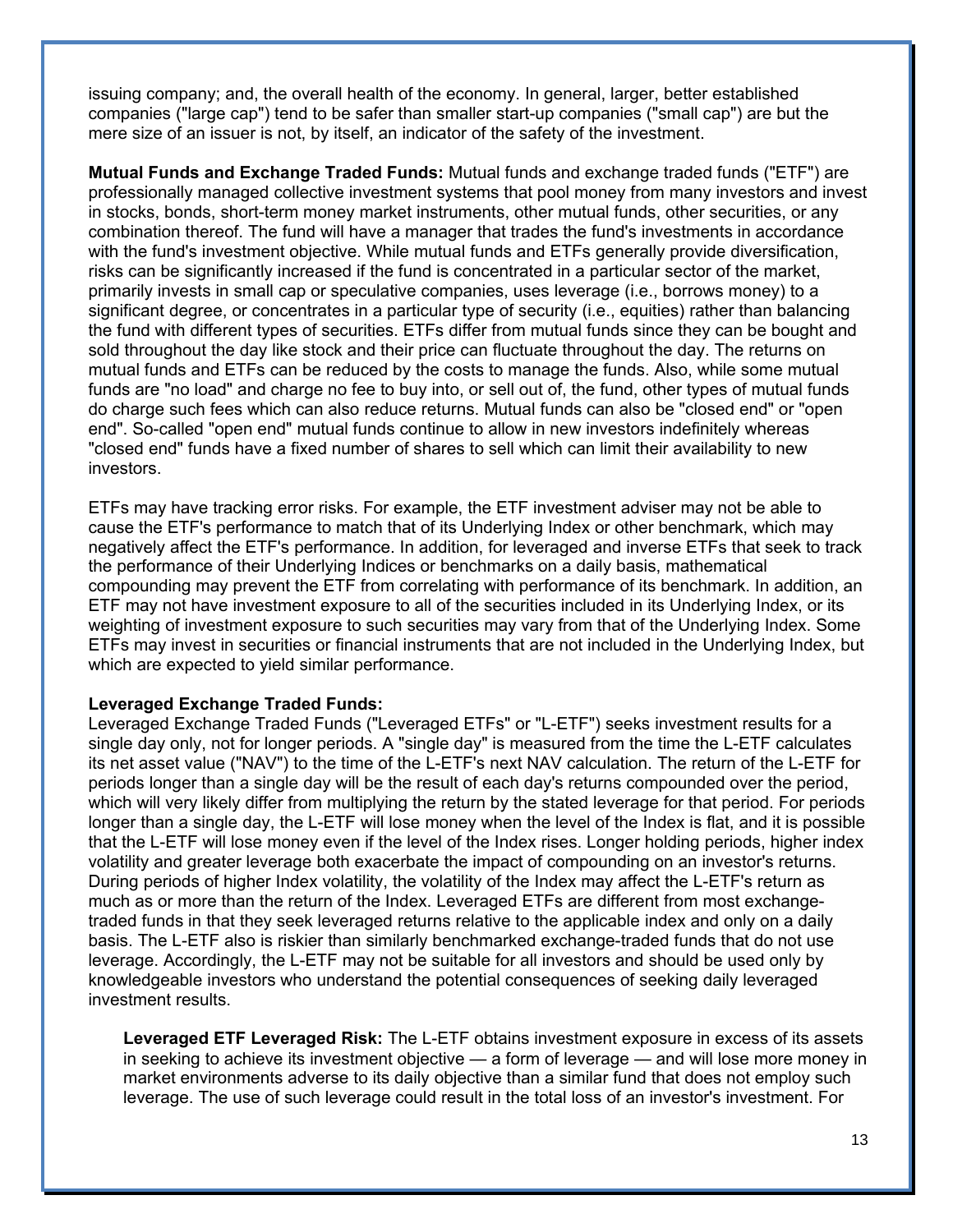example: a 2X fund will have a multiplier of two times (2x) the Index. A single day movement in the Index approaching 50% at any point in the day could result in the total loss of a shareholder's investment if that movement is contrary to the investment objective of the L-ETF, even if the Index subsequently moves in an opposite direction, eliminating all or a portion of the earlier movement. This would be the case with any such single day movements in the Index, even if the Index maintains a level greater than zero at all times.

**Leveraged ETF Compounding Risk:** Compounding affects all investments, but has a more significant impact on a leveraged fund. Particularly during periods of higher Index volatility, compounding will cause results for periods longer than a single day to vary from the stated multiplier of the return of the Index. This effect becomes more pronounced as volatility increases.

**Leveraged ETF Use of Derivatives:** The L-ETF obtains investment exposure through derivatives. Investing in derivatives may be considered aggressive and may expose the L-ETF to greater risks than investing directly in the reference asset(s) underlying those derivatives. These risks include counterparty risk, liquidity risk and increased correlation risk (each as discussed below). When the L-ETF uses derivatives, there may be imperfect correlation between the value of the reference asset(s) and the derivative, which may prevent the L-ETF from achieving its investment objective. Because derivatives often require only a limited initial investment, the use of derivatives also may expose the L-ETF to losses in excess of those amounts initially invested. The L-ETF may use a combination of swaps on the Index and swaps on an ETF that is designed to track the performance of the Index. The performance of an ETF may not track the performance of the Index due to embedded costs and other factors. Thus, to the extent the L-ETF invests in swaps that use an ETF as the reference asset, the L-ETF may be subject to greater correlation risk and may not achieve as high a degree of correlation with the Index as it would if the L-ETF only used swaps on the Index. Moreover, with respect to the use of swap agreements, if the Index has a dramatic intraday move that causes a material decline in the L-ETF's net assets, the terms of a swap agreement between the L-ETF and its counterparty may permit the counterparty to immediately close out the transaction with the L-ETF. In that event, the L-ETF may be unable to enter into another swap agreement or invest in other derivatives to achieve the desired exposure consistent with the L-ETF's investment objective. This, in turn, may prevent the L-ETF from achieving its investment objective, even if the Index reverses all or a portion of its intraday move by the end of the day. Any costs associated with using derivatives will also have the effect of lowering the L-ETF's return.

**Variable Annuities:** A variable annuity is a form of insurance where the seller or issuer (typically an insurance company) makes a series of future payments to a buyer (annuitant) in exchange for the immediate payment of a lump sum (single-payment annuity) or a series of regular payments (regularpayment annuity). The payment stream from the issuer to the annuitant has an unknown duration based principally upon the date of death of the annuitant. At this point, the contract will terminate and the remainder of the funds accumulated forfeited unless there are other annuitants or beneficiaries in the contract. Annuities can be purchased to provide an income during retirement. Unlike fixed annuities that make payments in fixed amounts or in amounts that increase by a fixed percentage, variable annuities, pay amounts that vary according to the performance of a specified set of investments, typically bond and equity mutual funds. Many variable annuities typically impose asset-based sales charges or surrender charges for withdrawals within a specified period. Variable annuities may impose a variety of fees and expenses, in addition to sales and surrender charges, such as mortality and expense risk charges; administrative fees; underlying fund expenses; and charges for special features, all of which can reduce the return. Earnings in a variable annuity do not provide all the tax advantages of 401(k)s and other before-tax retirement plans. Once the investor starts withdrawing money from their variable annuity, earnings are taxed at the ordinary income rate, rather than at the lower capital gains rates applied to other non-tax-deferred vehicles which are held for more than one year. Proceeds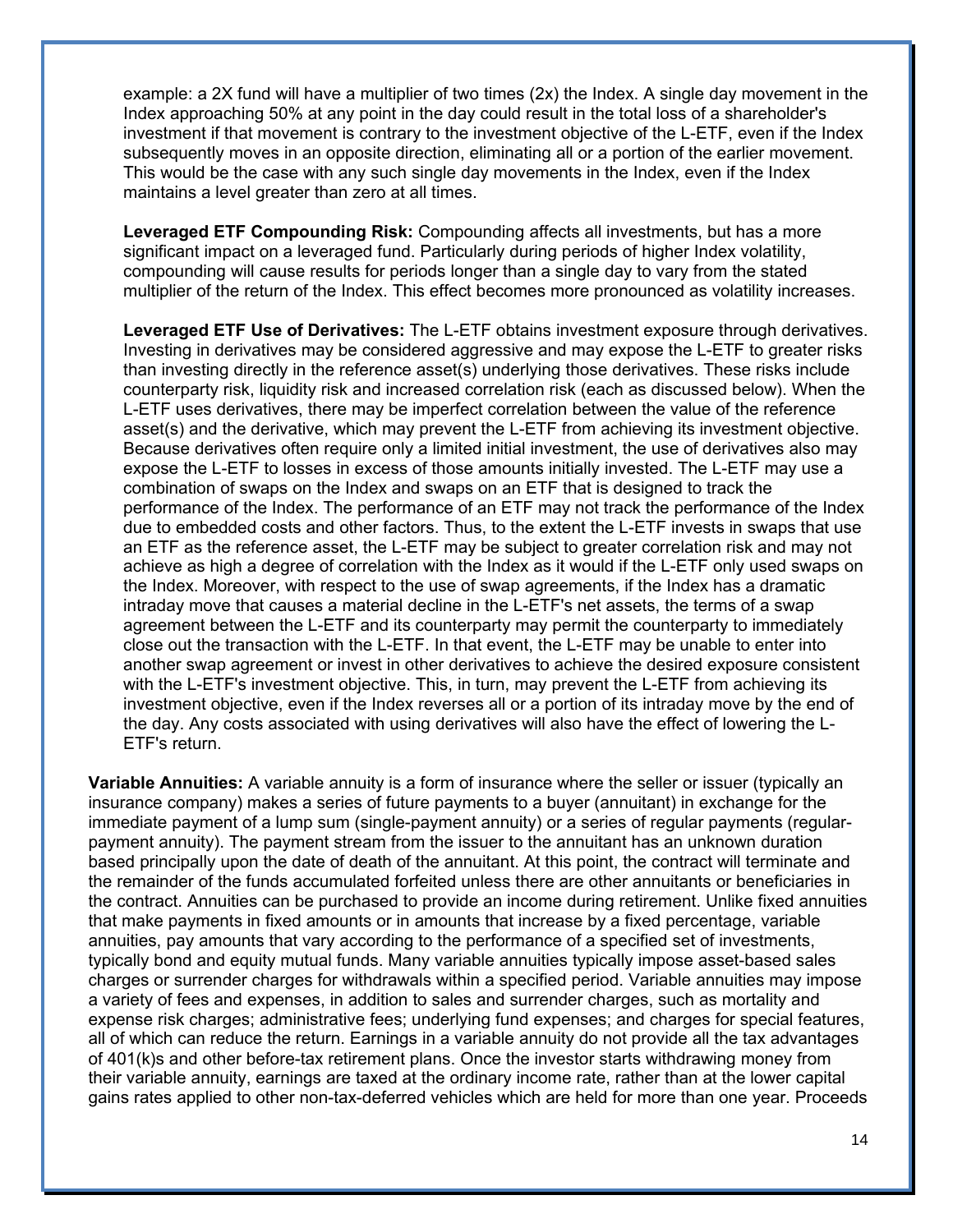of most variable annuities do not receive a "step-up" in cost basis when the owner dies like stocks, bonds and mutual funds do. Some variable annuities offer "bonus credits." These are usually not free. In order to fund them, insurance companies typically impose mortality and expense charges and surrender charge periods. In an exchange of an existing annuity for a new annuity (so-called 1035 exchanges), the new variable annuity may have a lower contract value and a smaller death benefit; may impose new surrender charges or increase the period of time for which the surrender charge applies; may have higher annual fees; and provide another commission for the broker.

# **Item 9 Disciplinary Information**

Metis does not have any reportable disciplinary information. Please note that the disciplinary history of Metis and its representatives can be obtained from the Division [\(www.adviserinfo.sec.gov\)](http://www.adviserinfo.sec.gov/).

# **Item 10 Other Financial Industry Activities and Affiliations**

Neither Metis, nor its representatives, are registered or have an application pending to register, as a broker-dealer or a registered representative of a broker-dealer.

Neither Metis, nor its representatives, are registered or have an application pending to register, as a futures commission merchant, commodity pool operator, a commodity trading advisor, or a representative of the foregoing.

Metis does not have any relationship or arrangement that is material to its advisory business or to its clients with any related person.

Metis does not receive, directly or indirectly, compensation from investment advisors that it recommends or selects for its clients.

# **Item 11 Code of Ethics, Participation or Interest in Client Transactions and Personal Trading**

## **Description of Our Code of Ethics**

Metis maintains an investment policy relative to personal securities transactions. This investment policy is part of Metis's overall Code of Ethics, which serves to establish a standard of business conduct for all of Metis's Representatives that is based upon fundamental principles of openness, integrity, honesty and trust, a copy of which is available upon request.

In accordance with Section 204A of the Investment Advisers Act of 1940, Metis also maintains and enforces written policies reasonably designed to prevent the misuse of material non-public information by Metis or any person associated with Metis.

#### **Participation or Interest in Client Transactions**

Neither Metis nor any related person of Metis recommends, buys, or sells for client accounts, securities in which Metis or any related person of Metis has a material financial interest.

## **Personal Trading Practices**

Metis and/or representatives of Metis *may* buy or sell securities that are also recommended to clients. This practice may create a situation where Metis and/or representatives of the firm are able to materially benefit from the sale or purchase of those securities. Therefore, this situation creates a potential conflict of interest.Practices such as "scalping" (i.e., a practice whereby the owner of shares of a security recommends that security for investment and then immediately sells it at a profit upon the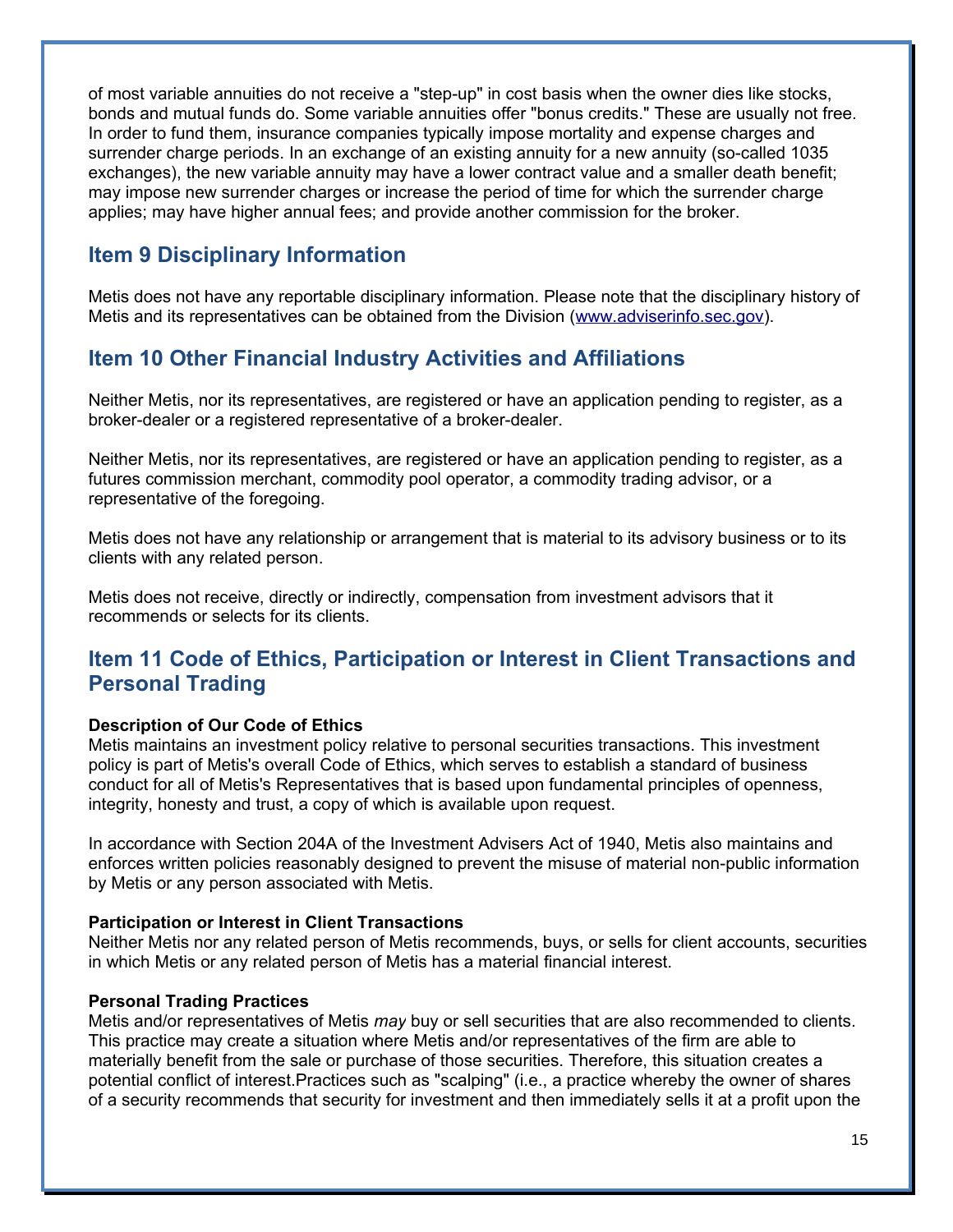rise in the market price which follows the recommendation) could take place if Metis did not have adequate policies in place to detect such activities. In addition, this requirement can help detect insider trading, "front-running" (i.e., personal trades executed prior to those of Metis's clients) and other potentially abusive practices.

Metis has a personal securities transaction policy in place to monitor the personal securities transactions and securities holdings of each of Metis's "Access Persons." Metis's securities transaction policy requires that Access Person of Metis must provide the Chief Compliance Officer or his/her designee with a written report of their current securities holdings within ten (10) days after becoming an Access Person. Additionally, each Access Person must provide the Chief Compliance Officer or his/her designeewith a written report of the Access Person's current securities holdings at least once each twelve (12) month period thereafter on a date Metis selects; provided, however that at any time that Metis has only one Access Person, he or she shall not be required to submit any securities report described above.

Metis and/or representatives of Metis *may* buy or sell securities, at or around the same time as those securities are recommended to clients. This practice creates a situation where Metis and/or representatives of the firm can materially benefit from the sale or purchase of those securities. Therefore, this situation creates a potential conflict of interest. As indicated above in Item 11.C, Metis has a personal securities transaction policy in place to monitor the personal securities transaction and securities holdings of each of Metis's Access Persons.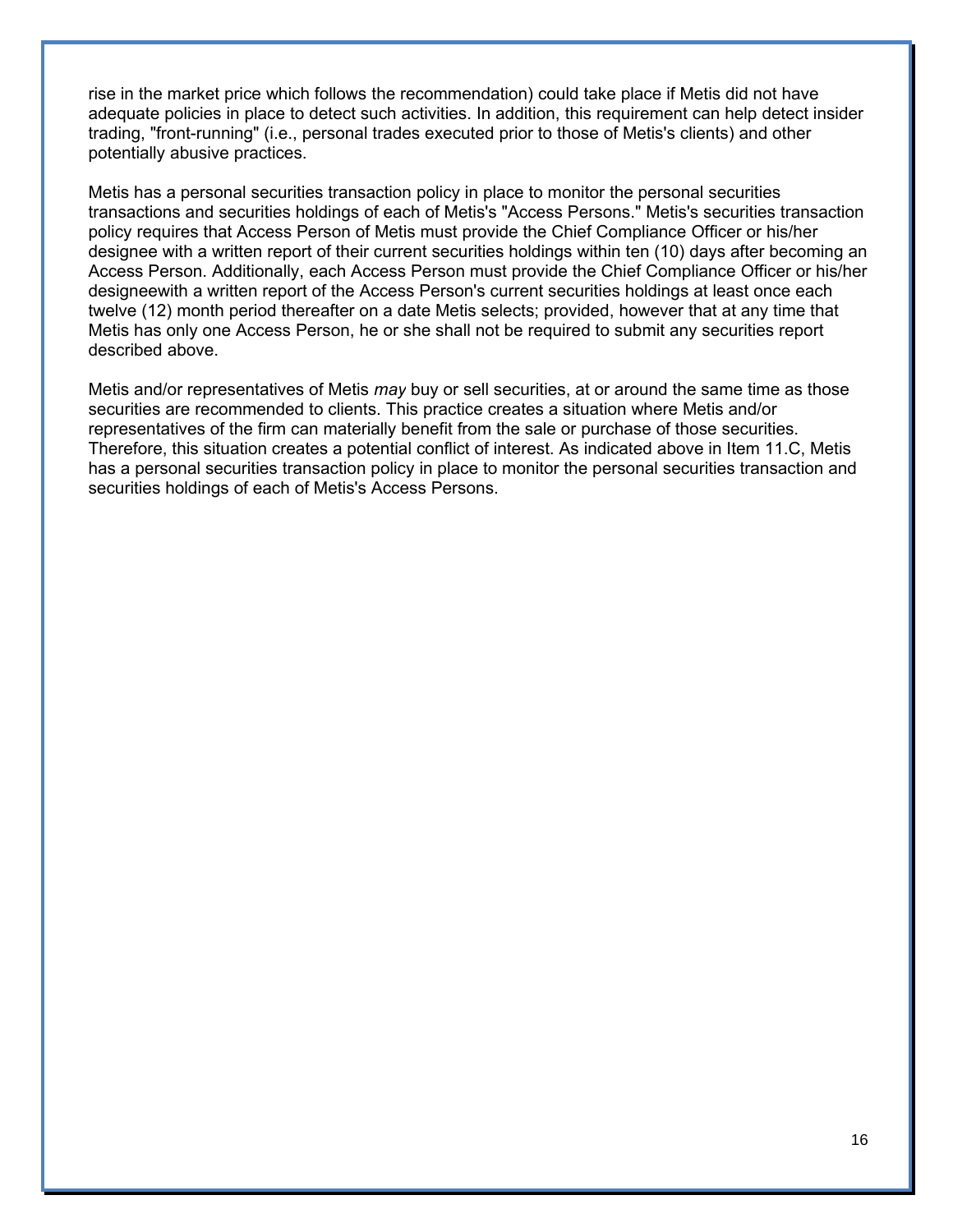# **Item 12 Brokerage Practices**

If the client requests that Metis recommend a broker-dealer/custodian for execution and/or custodial services (exclusive of those clients that may direct Metis to use a specific broker-dealer/custodian), Metis generally recommends that investment management accounts be maintained at *Schwab*. Prior to engaging Metis to provide investment management services, the client will be required to enter into a formal *Investment Advisory Agreement* with Metis setting forth the terms and conditions under which Metis shall manage the client's assets, and a separate custodial/clearing agreement with each designated broker-dealer/custodian.

Factors that Metis considers in recommending *Schwab* (or any other broker-dealer/custodian to clients) include historical relationship with Metis, financial strength, reputation, execution capabilities, pricing, research, and service. Although the commissions and/or transaction fees paid by Metis's clients shall comply with Metis's duty to obtain best execution, a client may pay a commission that is higher than another qualified broker-dealer might charge to effect the same transaction where Metis determines, in good faith, that the commission/transaction fee is reasonable. In seeking best execution, the determinative factor is not the lowest possible cost, but whether the transaction represents the best qualitative execution, taking into consideration the full range of broker-dealer services, including the value of research provided, execution capability, commission rates, and responsiveness. Accordingly, although Metis will seek competitive rates, it may not necessarily obtain the lowest possible commission rates for client account transactions. The brokerage commissions or transaction fees charged by the designated broker-dealer/custodian are exclusive of, and in addition to, Metis's investment management fee. Metis's best execution responsibility is qualified if securities that it purchases for client accounts are mutual funds that trade at net asset value as determined at the daily market close.

#### **Research and Other Soft Dollars Benefits**

Metis does not currently maintain any soft dollar arrangements nor is it the intent of the firm to enter into any soft dollar arrangements. In the unlikely event Metis were to enter into a soft dollar arrangement with a brokerage firm, Metis would use soft dollar benefits to service either (a) all of the Firm's clients' accounts; or (b) only those client accounts that paid for the soft dollar benefits through the higher commission costs.

#### **Economic Benefits**

As a registered investment adviser, Metis has access to the institutional platform of your account custodian. As such, we have access to research products and services from Schwab and/or other brokerage firms. These products may include financial publications, information about companies and industries, research software, and other products or services that provide lawful and appropriate assistance to our firm in the performance of our investment decision making responsibilities. Such research products and services are provided to all investment advisers that utilize the institutional services platforms of these firms and are not considered to be paid for with soft dollars. However, you should be aware that the commissions charged by a particular broker for a particular transaction or set of transactions may be greater than the amounts another broker who did not provide research services or products might charge.

There is no corresponding commitment made by Metis to *Schwab* or any other any entity to invest any specific amount or percentage of client assets in any specific mutual funds, securities or other investment products as result of the above arrangement.

**Metis's Chief Compliance Officer, Jennifer Sokolowski is available to address any questions that a client or prospective client may have regarding the above arrangement and any corresponding perceived conflict of interest such arrangement may create.**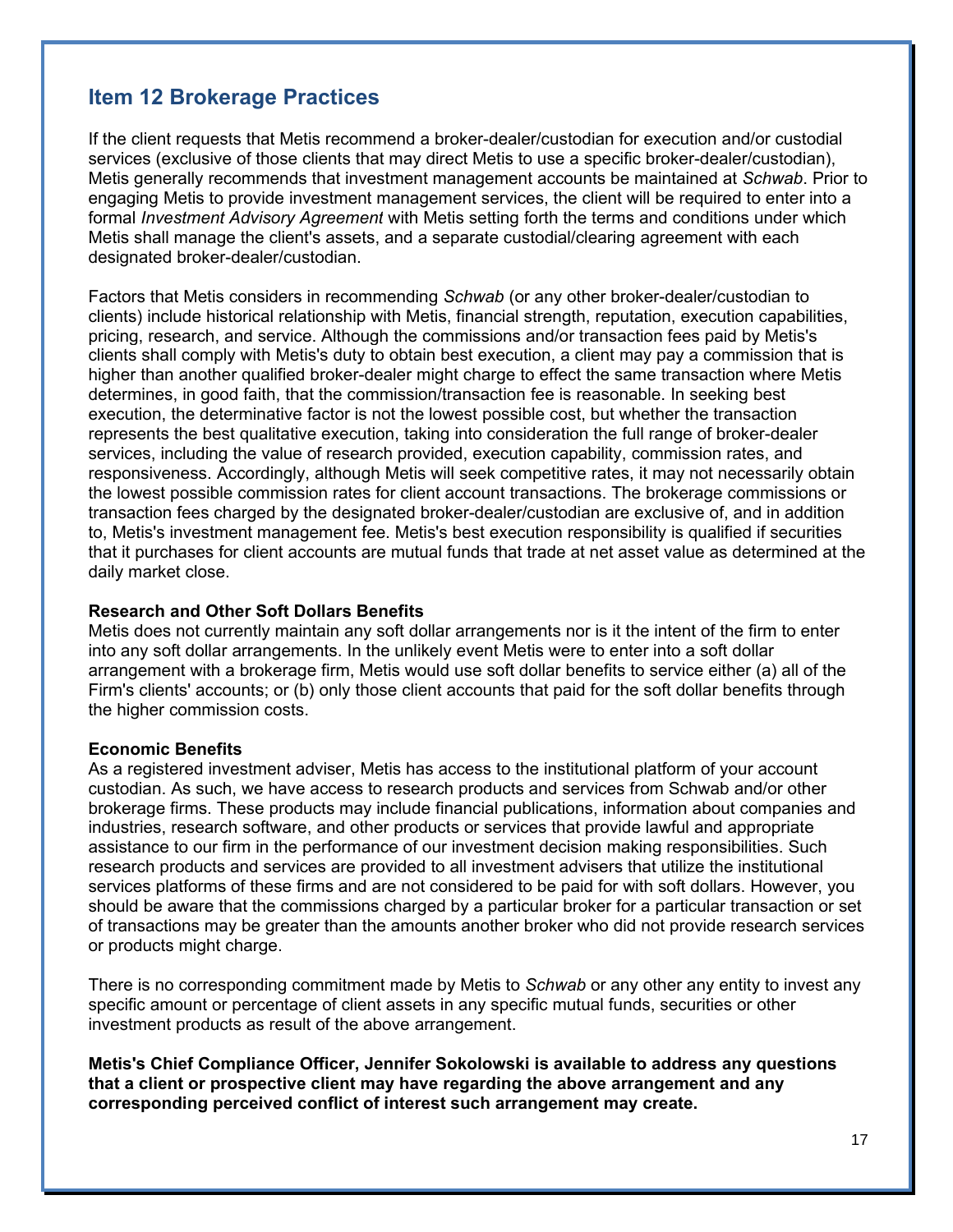#### **Brokerage for Client Referrals**

Metis does not receive referrals from broker-dealers.

Metis does not generally accept directed brokerage arrangements (when a client requires that account transactions be affected through a specific broker-dealer). In such client directed arrangements, the client will negotiate terms and arrangements for their account with that broker-dealer, and Metis will not seek better execution services or prices from other broker-dealers or be able to "batch" the client's transactions for execution through other broker-dealers with orders for other accounts managed by Metis. As a result, client may pay higher commissions or other transaction costs or greater spreads, or receive less favorable net prices, on transactions for the account than would otherwise be the case.

**Please Note**: In the event that the client directs Metis to effect securities transactions for the client's accounts through a specific broker-dealer, the client correspondingly acknowledges that such direction may cause the accounts to incur higher commissions or transaction costs than the accounts would otherwise incur had the client determined to effect account transactions through alternative clearing arrangements that may be available through Metis. Higher transaction costs adversely impact account performance. **Please Also Note**: Transactions for directed accounts will generally be executed following the execution of portfolio transactions for non-directed accounts.

#### **Aggregated Trades**

To the extent that Metis provides investment management services to its clients, the transactions for each client account generally will be affected independently, unless Metis decides to purchase or sell the same securities for several clients at approximately the same time. Metis may (but is not obligated to) combine or "bunch" such orders to obtain best execution, to negotiate more favorable commission rates or to allocate equitably among Metis's clients differences in prices and commissions or other transaction costs that might have been obtained had such orders been placed independently. Under this procedure, transactions will be averaged as to price and will be allocated among clients in proportion to the purchase and sale orders placed for each client account on any given day. Metis shall not receive any additional compensation or remuneration as a result of such aggregation.

#### **Mutual Fund Share Classes**

Mutual funds are sold with different share classes, which carry different cost structures. Each available share class is described in the mutual fund's prospectus. When we purchase, or recommend the purchase of, mutual funds for a client, we select the share class that is deemed to be in the client's best interest, taking into consideration cost, tax implications, and other factors. When the fund is available for purchase at net asset value, we will purchase, or recommend the purchase of, the fund at net asset value. We also review the mutual funds held in accounts that come under our management to determine whether a more beneficial share class is available, considering cost, tax implications, and the impact of contingent deferred sales charges.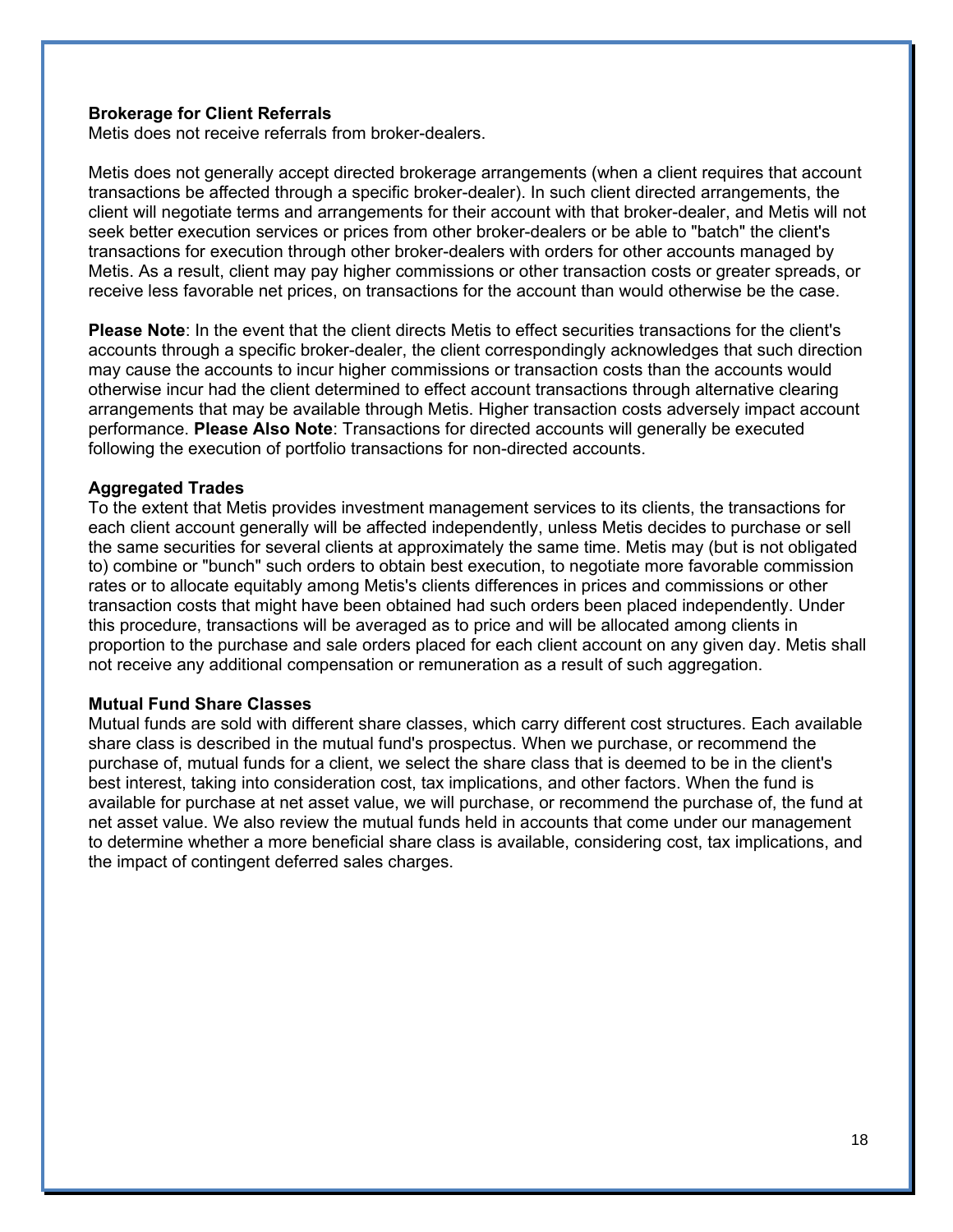## **Item 13 Review of Accounts**

For those clients to whom Metis provides investment advisory services, account reviews are conducted on an ongoing basis by Metis's, Co-Owner Robert Sokolowski. All investment advisory and financial planning clients are advised that it remains their responsibility to advise Metis of any changes in their investment objectives and/or financial situation. All clients (in person or via telephone) are encouraged to comprehensively review financial planning issues, investment objectives and account performance with Metis on an annual basis, as applicable.

Metis *may* conduct account reviews on an other than periodic basis upon the occurrence of a triggering event, such as a change in client investment objectives and/or financial situation, market corrections and client request.

Clients are provided with transaction confirmation notices and regular summary account statements directly from the broker-dealer/custodian and/or program sponsor for the client accounts. Those clients to whom Metis provides investment advisory services shall also receive a quarterly report from Metis summarizing account activity and performance.

Metis Owners Jennifer Sokolowski and Robert Sokolowski will review financial plans as needed. These reviews are provided as part of the contracted services. We do not assess additional fees for financial plan reviews. Generally, we will contact you periodically to determine whether any updates may be needed based on changes in your circumstances. Changed circumstances may include, but are not limited to marriage, divorce, birth, death, inheritance, lawsuit, retirement, job loss and/or disability, among others. We recommend meeting with you at least annually to review and update your plan if needed. Additional reviews will be conducted upon your request. Written updates to the financial plan may be provided in conjunction with the review. Updates to your financial plan may be subject to our then current hourly rate, which you must approve in writing and in advance of the update. If you implement financial planning advice, you will receive trade confirmations and monthly or quarterly statements from relevant custodians.

## **Item 14 Client Referrals and Other Compensation**

As referenced in Item 12. *Brokerage Practices* above, Metis may receive an indirect economic benefit from *Schwab*. Metis,without cost (and/or at a discount), may receive support services and/or products from *Schwab.* 

Metis's clients do not pay more for investment transactions effected and/or assets maintained at *Schwab* as a result of this arrangement. There is no corresponding commitment made by Metis to *Schwab* or any other any entity to invest any specific amount or percentage of client assets in any specific mutual funds, securities or other investment products as result of the above arrangement.

Metis does not compensate, directly or indirectly, any person, other than its representatives, for client referrals.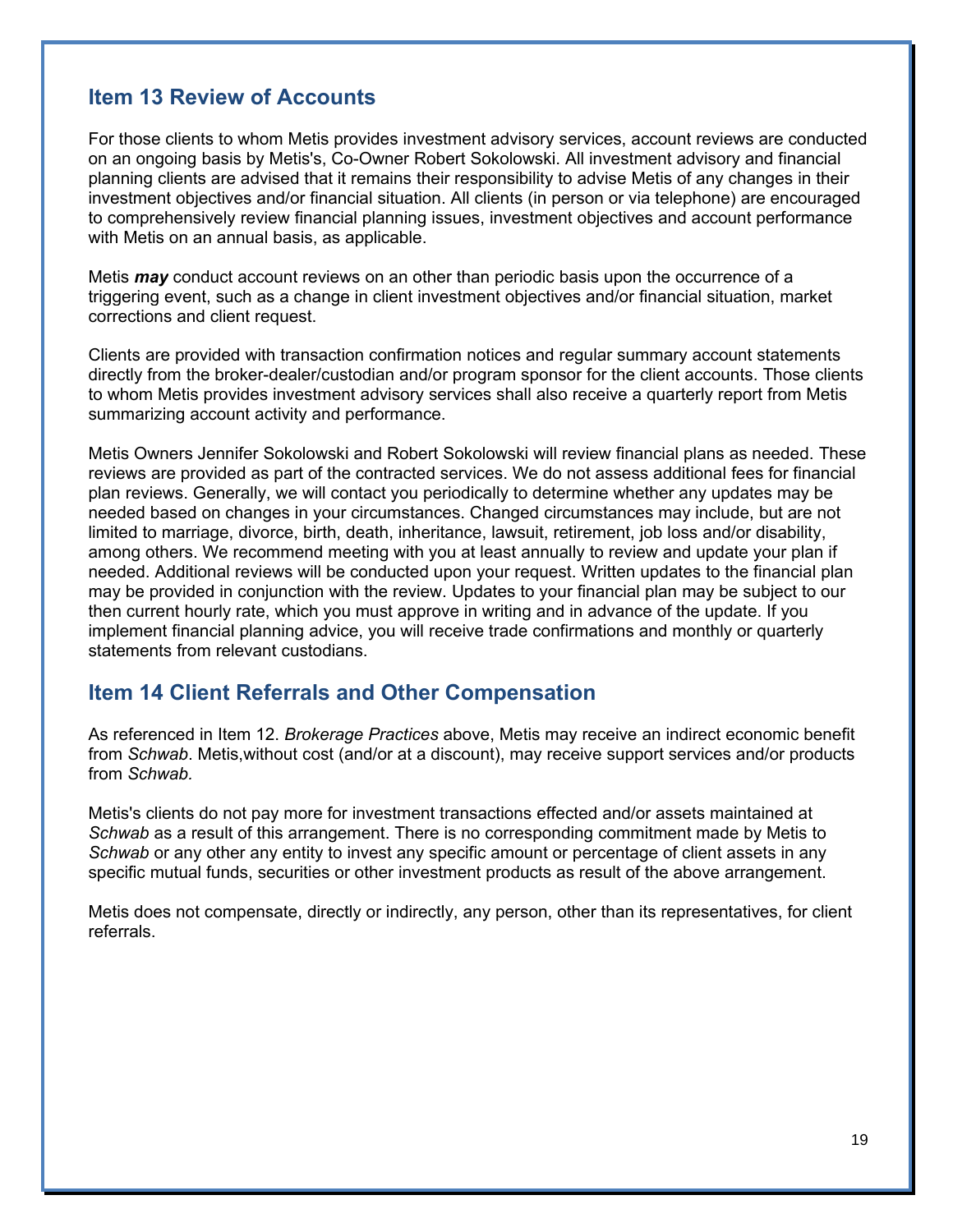# **Item 15 Custody**

Metis shall have the ability to have its advisory fee for each client debited in arrears by the custodian on a quarterly basis. Clients are provided with transaction confirmation notices and regular summary account statements directly from the broker-dealer/custodian and/or program sponsor for the client accounts. Those clients to whom Metis provides investment advisory services shall also receive a quarterly report from Metis summarizing account activity and performance.

To the extent that Metis provides clients with periodic account statements or reports, the client is urged to compare any statement or report provided by Metis with the account statements received from the account custodian.

The account custodian does not verify the accuracy of Metis's advisory fee calculation.

#### **Standing Letters of Authorization**

Our firm, or persons associated with our firm, may effect wire transfers from client accounts to one or more third parties designated, in writing, by the client without obtaining written client consent for each separate, individual transaction, as long as the client has provided us with written authorization to do so. Such written authorization is known as a Standing Letter of Authorization. An adviser with authority to conduct such third party wire transfers has custody of the client's assets in any related accounts.

However, we do not have to obtain a surprise annual audit, as we otherwise would be required to by reason of having custody, as long as we meet the following criteria:

- 1. You provide a written, signed instruction to the qualified custodian that includes the third party's name and address or account number at a custodian;
- 2. You authorize us in writing to direct transfers to the third party either on a specified schedule or from time to time;
- 3. Your qualified custodian verifies your authorization (e.g., signature review) and provides a transfer of funds notice to you promptly after each transfer;
- 4. You can terminate or change the instruction;
- 5. We have no authority or ability to designate or change the identity of the third party, the address, or any other information about the third party;
- 6. We maintain records showing that the third party is not a related party to us nor located at the same address as us; and
- 7. Your qualified custodian sends you, in writing, an initial notice confirming the instruction and an annual notice reconfirming the instruction.

We hereby confirm that we meet the above criteria.

## **Item 16 Investment Discretion**

The client can determine to engage Metis to provide investment advisory services on a discretionary basis. Prior to Metis assuming discretionary authority over a client's account, client shall be required to execute an *Investment Advisory Agreement*, naming Metis as client's attorney and agent in fact, granting Metis full authority to buy, sell, or otherwise effect investment transactions involving the assets in the client's name found in the discretionary account.

Clients who engage Metis on a discretionary basis may, at any time, impose restrictions, **in writing**, on Metis's discretionary authority. (i.e. limit the types/amounts of securities purchased for their account, exclude the ability to purchase securities with an inverse relationship to the market, limit or proscribe Metis's use of margin, etc.).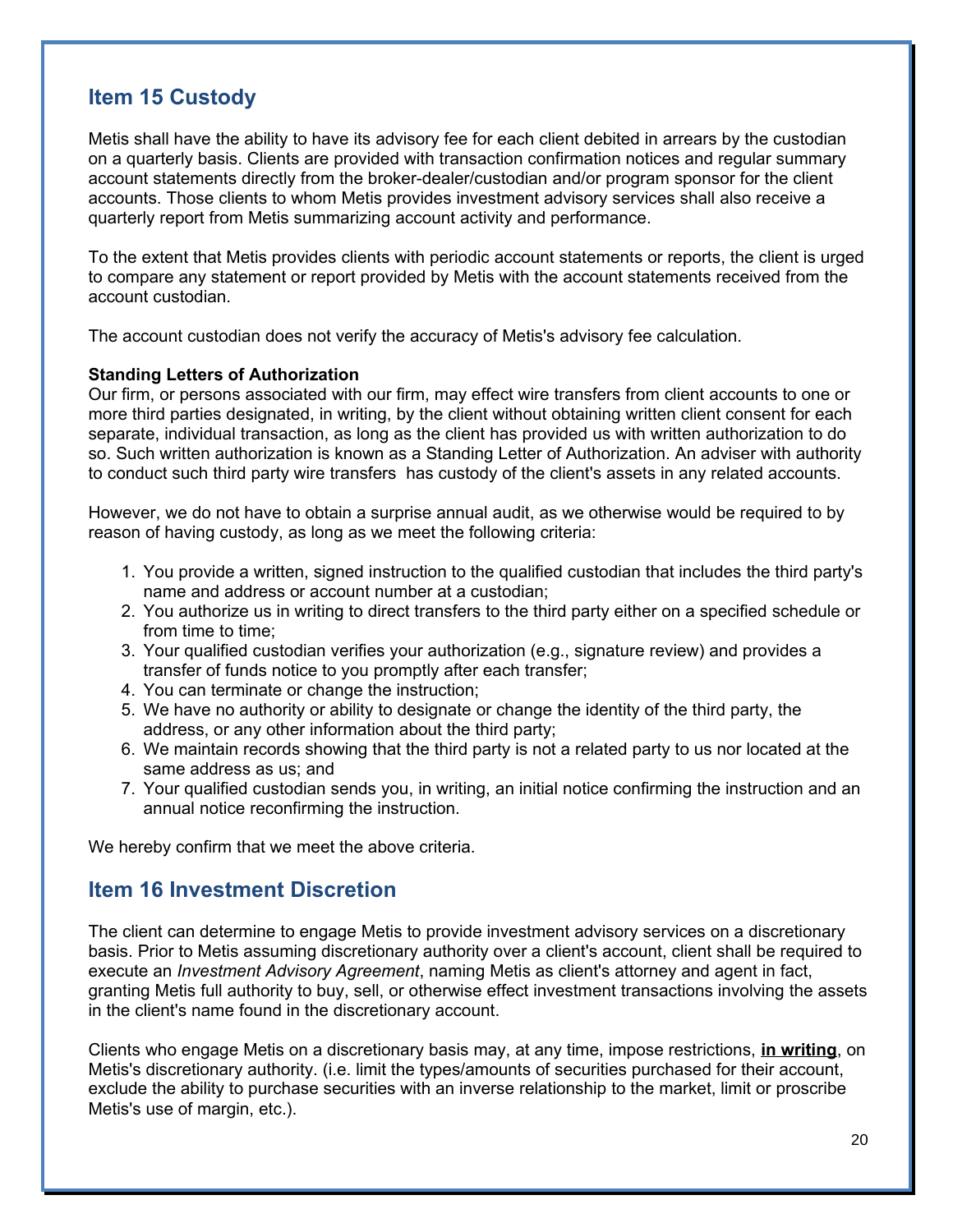# **Item 17 Voting Client Securities**

Unless the client directs otherwise in writing, Metis is responsible for voting client proxies (**However**, the client shall maintain exclusive responsibility for all legal proceedings or other type events pertaining to the account assets**,** including, but not limited to, class action lawsuits.). Metis shall vote proxies in accordance with its Proxy Voting Policy, a copy of which is available upon request. It is Metis's general policy to vote proxies consistent with the recommendation of the senior management of the issuer. Metis shall monitor corporate actions of individual issuers and investment companies consistent with Metis's fiduciary duty to vote proxies in the best interests of its clients. With respect to individual issuers, Metis may be solicited to vote on matters including corporate governance, adoption or amendments to compensation plans (including stock options), and matters involving social issues and corporate responsibility. With respect to investment companies (e.g., mutual funds), Metis may be solicited to vote on matters including the approval of advisory contracts, distribution plans, and mergers. Metis shall maintain records pertaining to proxy voting as required pursuant to Rule 204-2 (c) (2) under the Advisers Act. Copies of Rules 206(4)-6 and 204-2(c) (2) are available upon written request. In addition, information pertaining to how Metis voted on any specific proxy issue is also available upon written request. Requests should be made by contacting Metis's Chief Compliance Officer, Jennifer Sokolowski.

## **Item 18 Financial Information**

Metis does not solicit fees six months or more in advance.

Metis is unaware of any financial condition that is reasonably likely to impair its ability to meet its contractual commitments relating to its discretionary authority over certain client accounts.

Metis has not been the subject of a bankruptcy petition.

# **Item 19 Requirements for State-Registered Advisors**

Refer to the Part(s) 2B for background information about our principal executive officers, management personnel and those giving advice on behalf of our firm.

Metis is not involved in any business other than as set forth in this Part 2A Brochure.

Neither Metis nor its representatives accept performance-based fees.

Neither Metis nor its representatives have any reportable disciplinary information.

Neither Metis nor its representatives have any relationship or arrangement with any issuer of securities.

# **Item 20 Additional Information**

### **Trade Errors**

In the event a trading error occurs in your account, our policy is to restore your account to the position it should have been in had the trading error not occurred. Depending on the circumstances, corrective actions may include canceling the trade, adjusting an allocation, and/or reimbursing the account.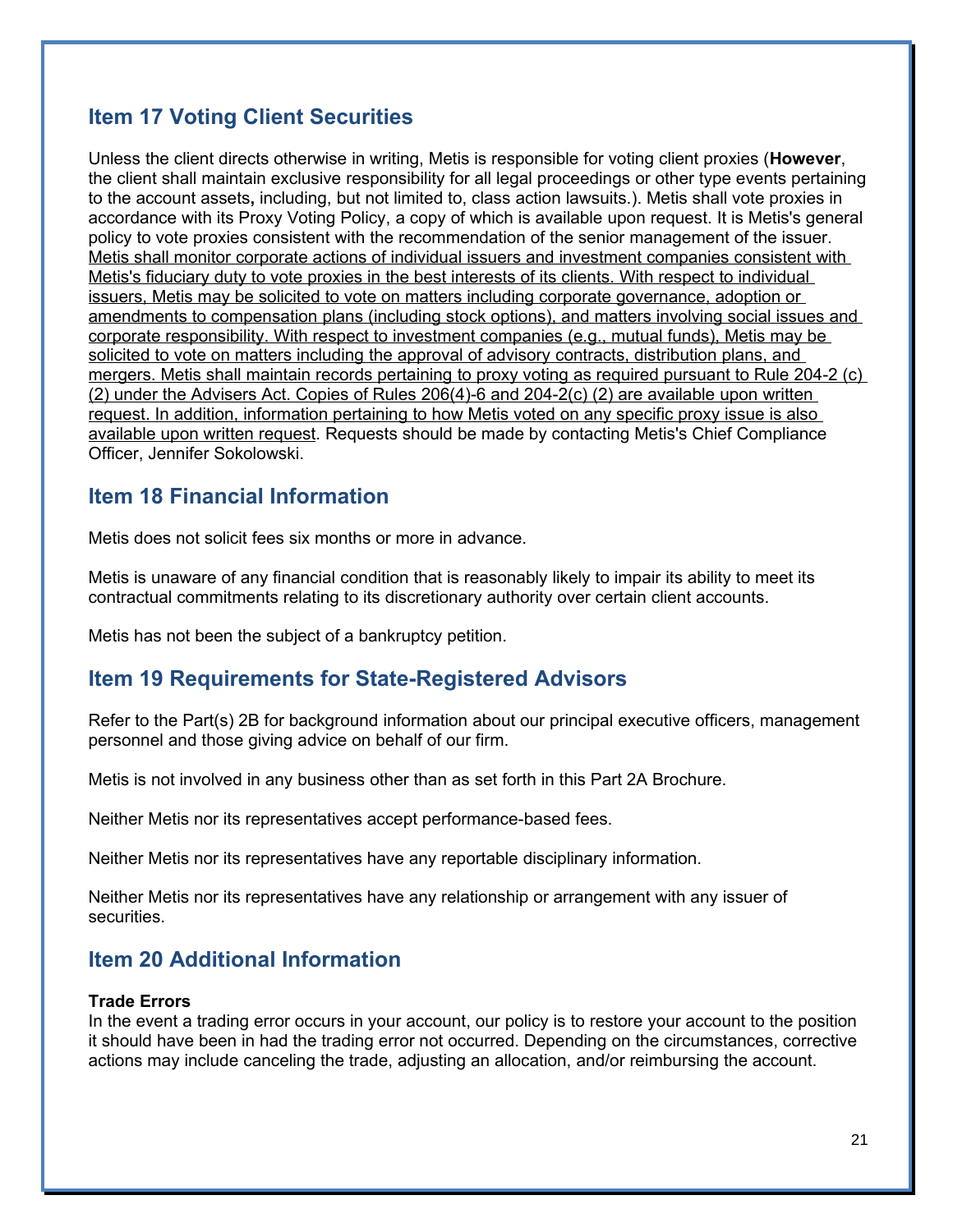## **Class Action Lawsuits**

We will assist you, in conjunction with your legal counsel or other professionals, in filing claims with the claims administrator to participate in any settlement proceeds related to class action settlements involving a security held in your portfolio. We may also work with your legal counsel to determine whether you are eligible to participate in class action litigation to recover damages on your behalf for injuries as a result of actions, misconduct, or negligence by issuers of securities held in your portfolio.

### **IRA Rollover Considerations**

As part of our investment advisory services to you, we may recommend that you withdraw the assets from your employer's retirement plan and roll the assets over to an individual retirement account ("IRA") that we will manage on your behalf. If you elect to roll the assets to an IRA that is subject to our management, we will charge you an asset based fee as set forth in the agreement you executed with our firm. This practice presents a conflict of interest because persons providing investment advice on our behalf have an incentive to recommend a rollover to you for the purpose of generating fee based compensation rather than solely based on your needs. You are under no obligation, contractually or otherwise, to complete the rollover. Moreover, if you do complete the rollover, you are under no obligation to have the assets in an IRA managed by our firm.

Many employers permit former employees to keep their retirement assets in their company plan. Also, current employees can sometimes move assets out of their company plan before they retire or change jobs. In determining whether to complete the rollover to an IRA, and to the extent the following options are available, you should consider the costs and benefits of:

- 1. Leaving the funds in your employer's (former employer's) plan.
- 2. Moving the funds to a new employer's retirement plan.
- 3. Cashing out and taking a taxable distribution from the plan.
- 4. Rolling the funds into an IRA rollover account.

Each of these options has advantages and disadvantages and before making a change we encourage you to speak with your CPA and/or tax attorney.

If you are considering rolling over your retirement funds to an IRA for us to manage here are a few points to consider before you do so:

- 1. Determine whether the investment options in your employer's retirement plan address your needs or whether you might want to consider other types of investments.
	- a. Employer retirement plans generally have a more limited investment menu than IRAs.
	- b. Employer retirement plans may have unique investment options not available to the public such as employer securities, or previously closed funds.
- 2. Your current plan may have lower fees than our fees.
	- a. If you are interested in investing only in mutual funds, you should understand the cost structure of the share classes available in your employer's retirement plan and how the costs of those share classes compare with those available in an IRA.
	- b. You should understand the various products and services you might take advantage of at an IRA provider and the potential costs of those products and services.
- 3. Our strategy may have higher risk than the option(s) provided to you in your plan.
- 4. Your current plan may also offer financial advice.
- 5. If you keep your assets titled in a 401k or retirement account, you could potentially delay your required minimum distribution beyond age 72.
- 6. Your 401k may offer more liability protection than a rollover IRA; each state may vary.
	- a. Generally, federal law protects assets in qualified plans from creditors. Since 2005, IRA